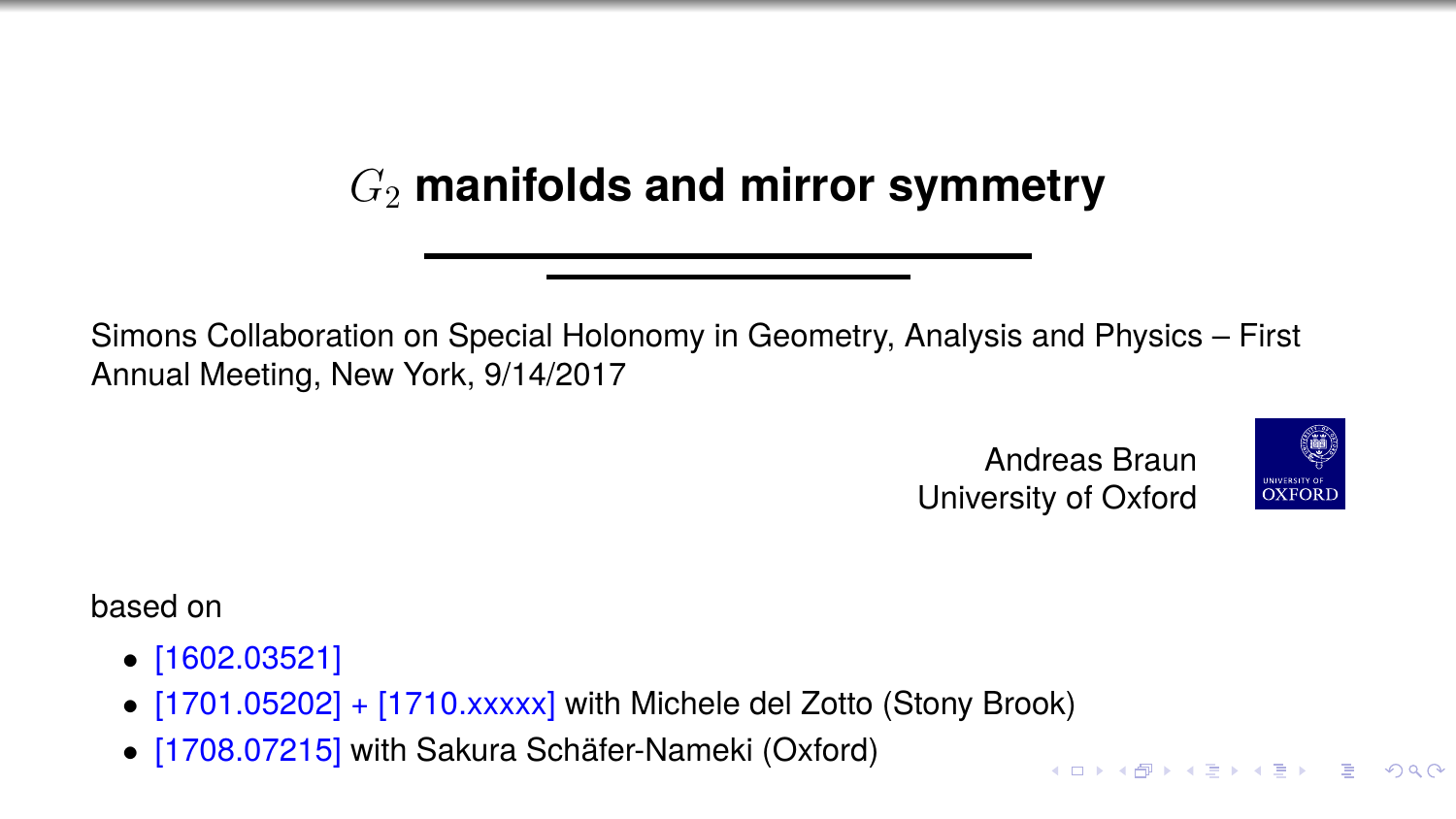# G<sup>2</sup> **manifolds and string dualities**

Simons Collaboration on Special Holonomy in Geometry, Analysis and Physics – First Annual Meeting, New York, 9/14/2017

> Andreas Braun University of Oxford



KOX KOX KEX KEX LE YORO

based on

- [1602.03521]
- [1701.05202] + [1710.xxxxx] with Michele del Zotto (Stony Brook)
- [1708.07215] with Sakura Schäfer-Nameki (Oxford)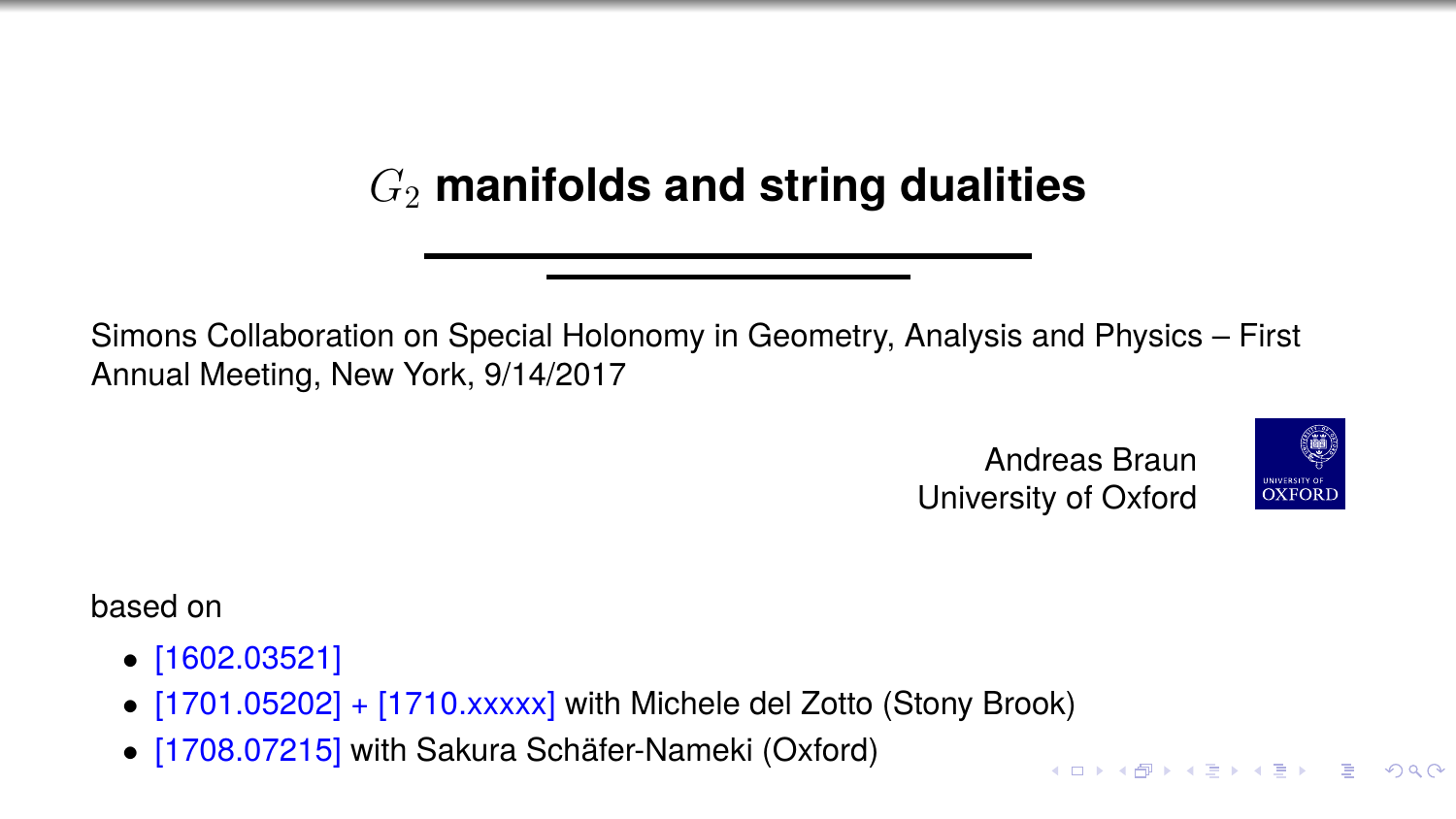KOXKOXKEXKEX E DAG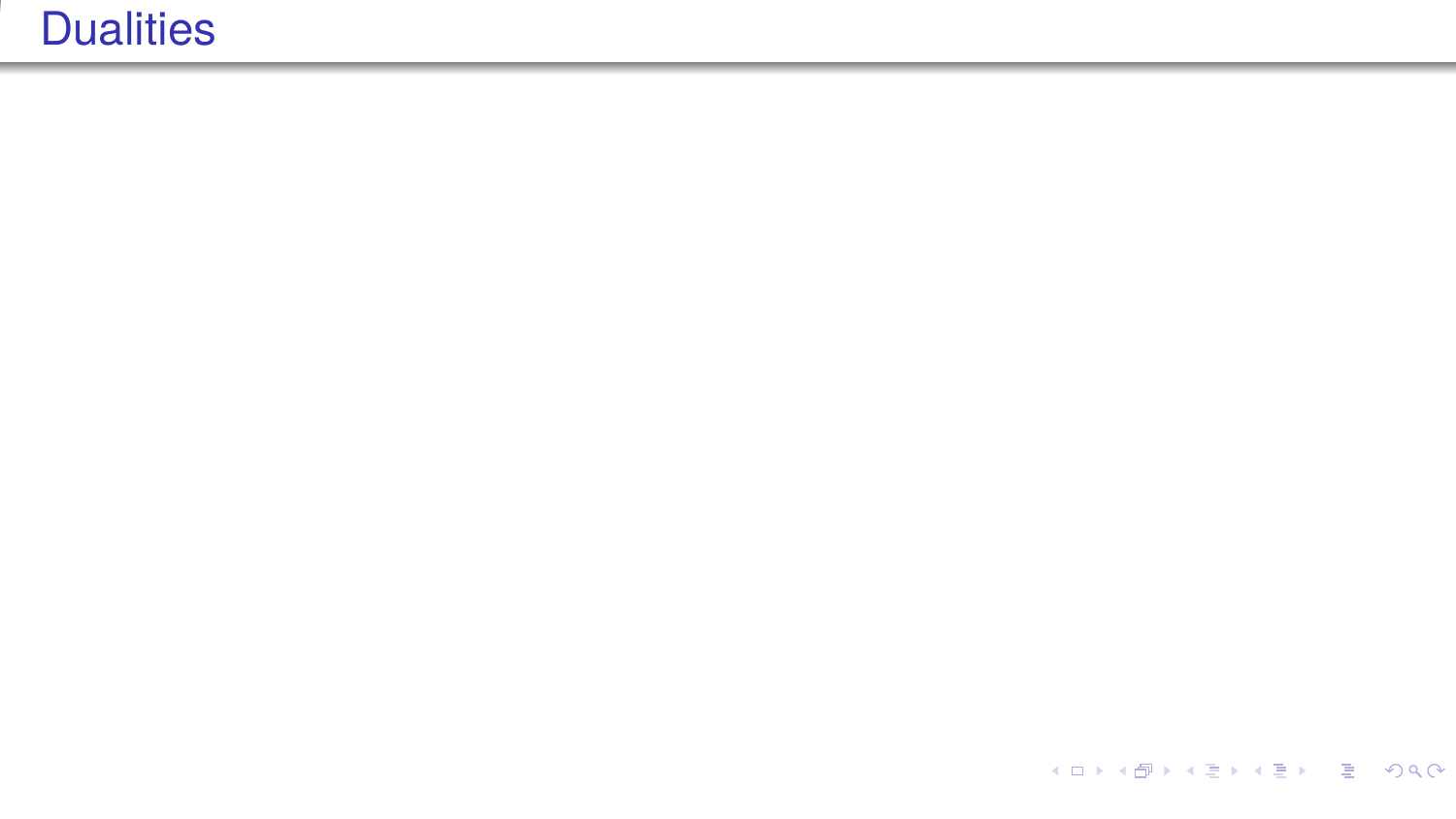```
theory \sharp 1 on background F_1\times {\mathbb R}^{1,n} )
                    \sim the same physics
theory \sharp 2 on background F_2 \times \mathbb{R}^{1,k}
```
 $\mathcal{L}$  $\int$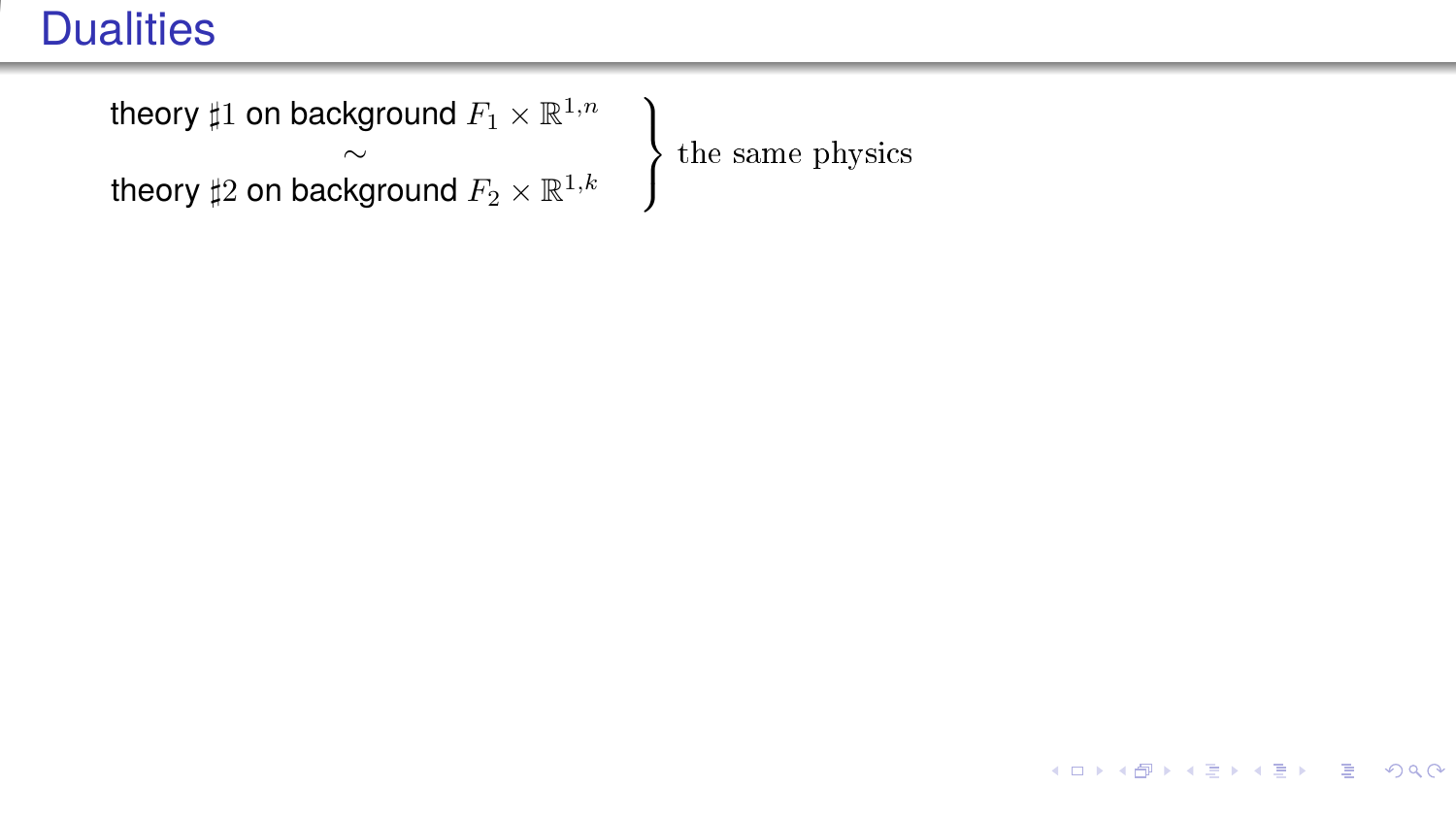theory  $\sharp 1$  on background  $F_1\times {\mathbb R}^{1,n}$  )  $\sim$  the same physics theory  $\sharp 2$  on background  $F_2 \times \mathbb{R}^{1,k}$ 

 $\mathcal{L}$ 

イロト イ押 トイヨ トイヨ トー

(B)  $2990$ 

The 'backgrounds'  $F_{1/2}$  often include more data than just geometry ! The geometric data is often that of a manifold of special holonomy.

 $\int$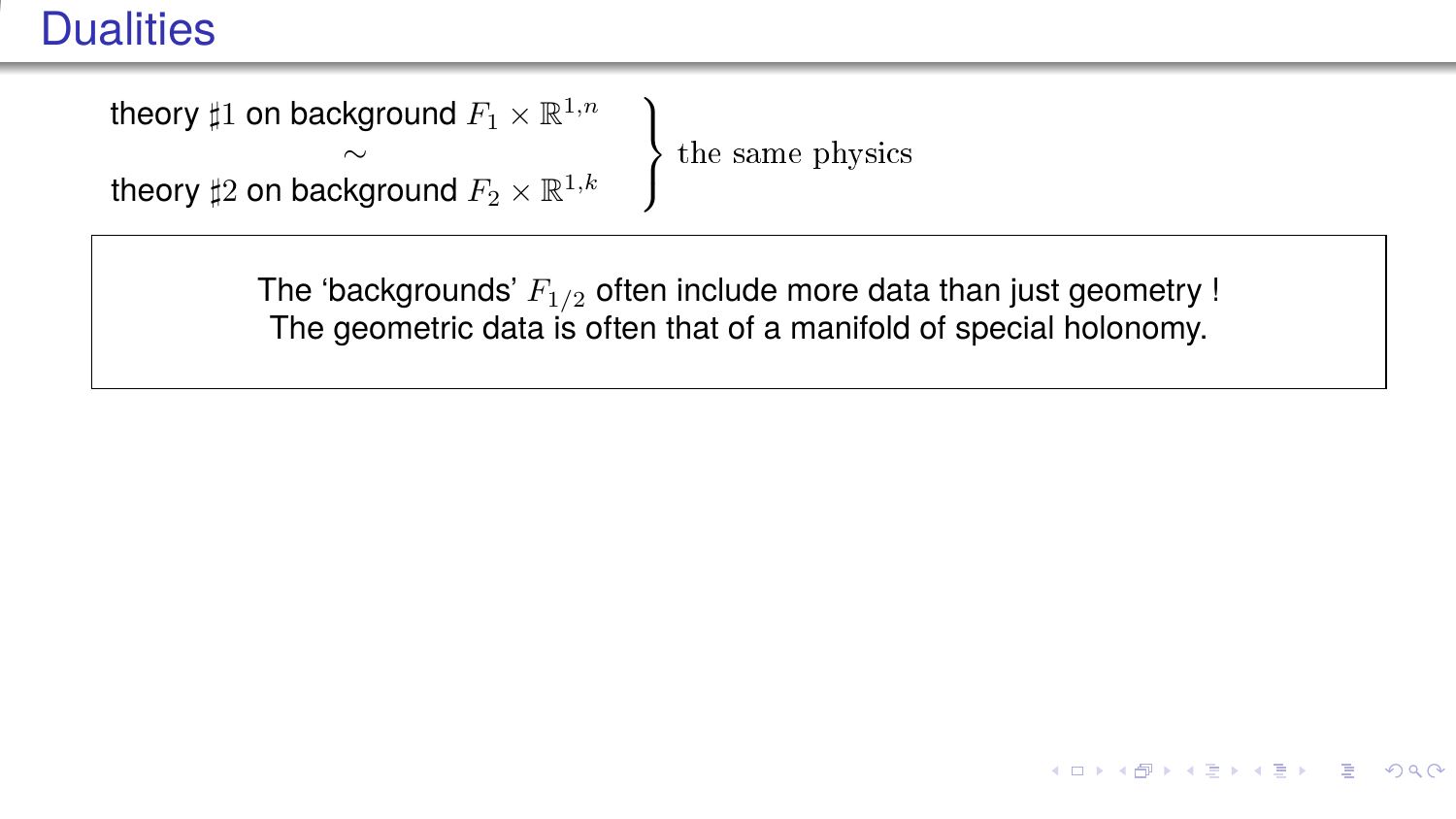theory  $\sharp 1$  on background  $F_1\times {\mathbb R}^{1,n}$  )  $\sim$  the same physics theory  $\sharp 2$  on background  $F_2 \times \mathbb{R}^{1,k}$ 

 $\mathcal{L}$ 

The 'backgrounds'  $F_{1/2}$  often include more data than just geometry ! The geometric data is often that of a manifold of special holonomy.

 $\int$ 

consequences:

- moduli spaces agree:  $M_1 = M_2$ , i.e. massless states agree
- massive states agree
- dynamics and observables agree
- **However: often need to work in specific limits/truncations to have tractable situation**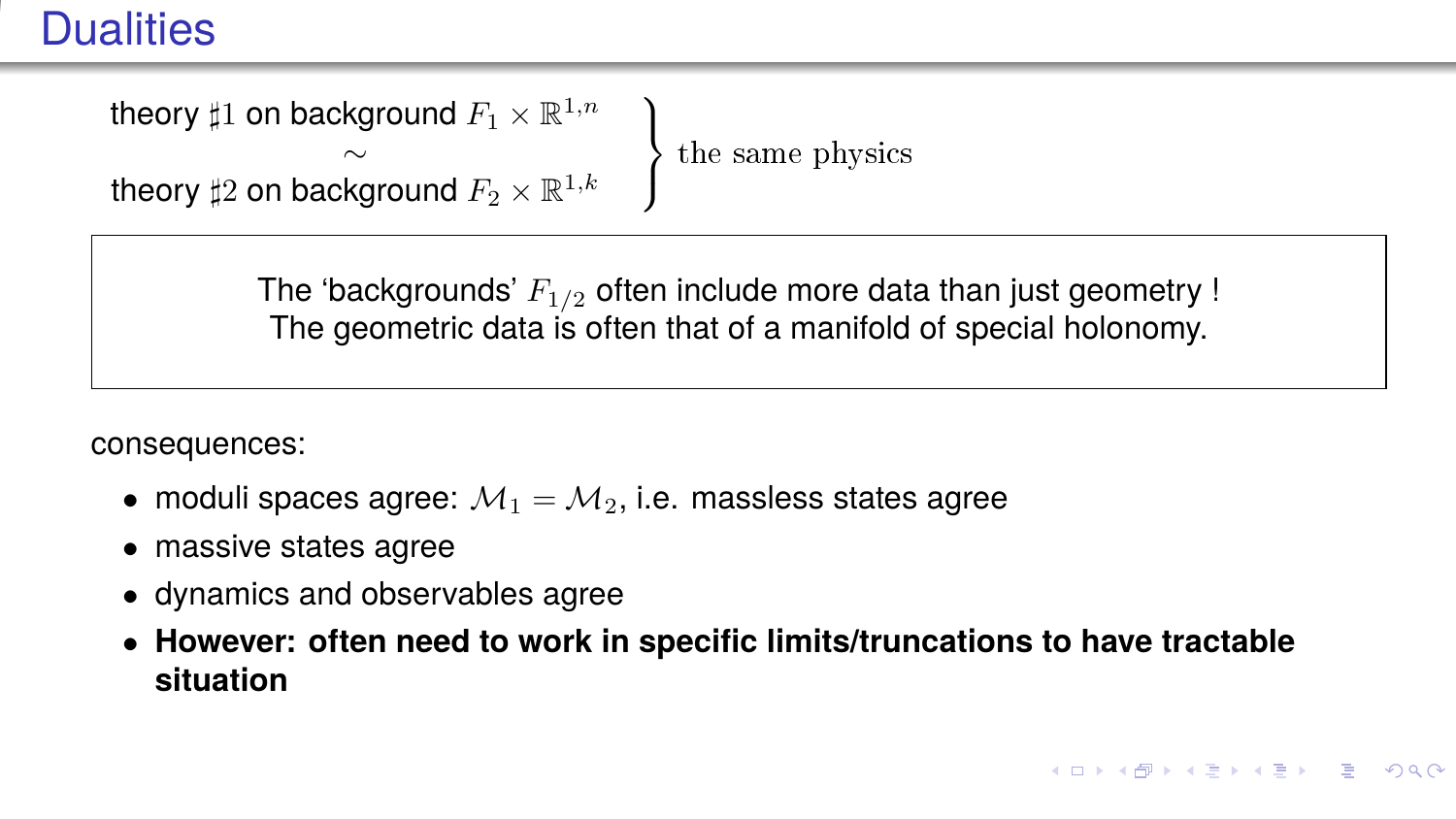theory  $\sharp 1$  on background  $F_1\times {\mathbb R}^{1,n}$  )  $\sim$  the same physics theory  $\sharp 2$  on background  $F_2 \times \mathbb{R}^{1,k}$ 

 $\mathcal{L}$ 

The 'backgrounds'  $F_{1/2}$  often include more data than just geometry ! The geometric data is often that of a manifold of special holonomy.

J

Dualities can be related by fibrations (with singular fibres):

$$
F_{1/2} \to X_{1/2} \to B_m
$$

theory  $\sharp 1$  on background  $X_1 \times \mathbb{R}^{1,n-m}$  )  $\mathcal{L}$  $\int$  $\sim$  the same physics theory  $\sharp 2$  on background  $X_2 \times \mathbb{R}^{1,k-m}$ 

**KO FREEZ A BY A BY A GOOD**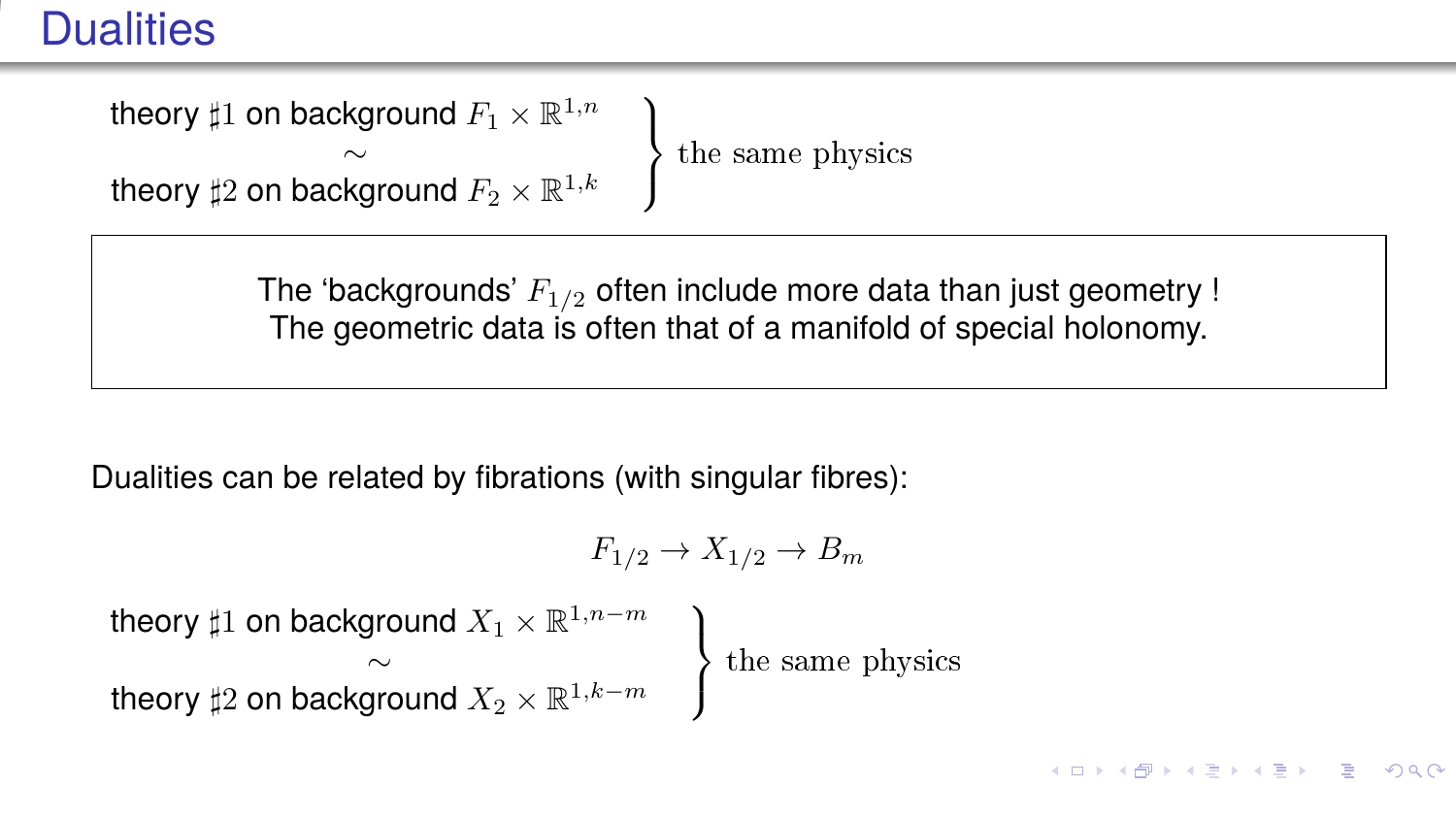type IIA string on  $S_r^1\times\mathbb{R}^{1,8}$  )  $\sim$   $\qquad \qquad \} \cdot \text{T-duality}$ type IIB string on  $S^1_{1/r}\times \mathbb{R}^{1,8}$ 

 $\mathcal{L}$ J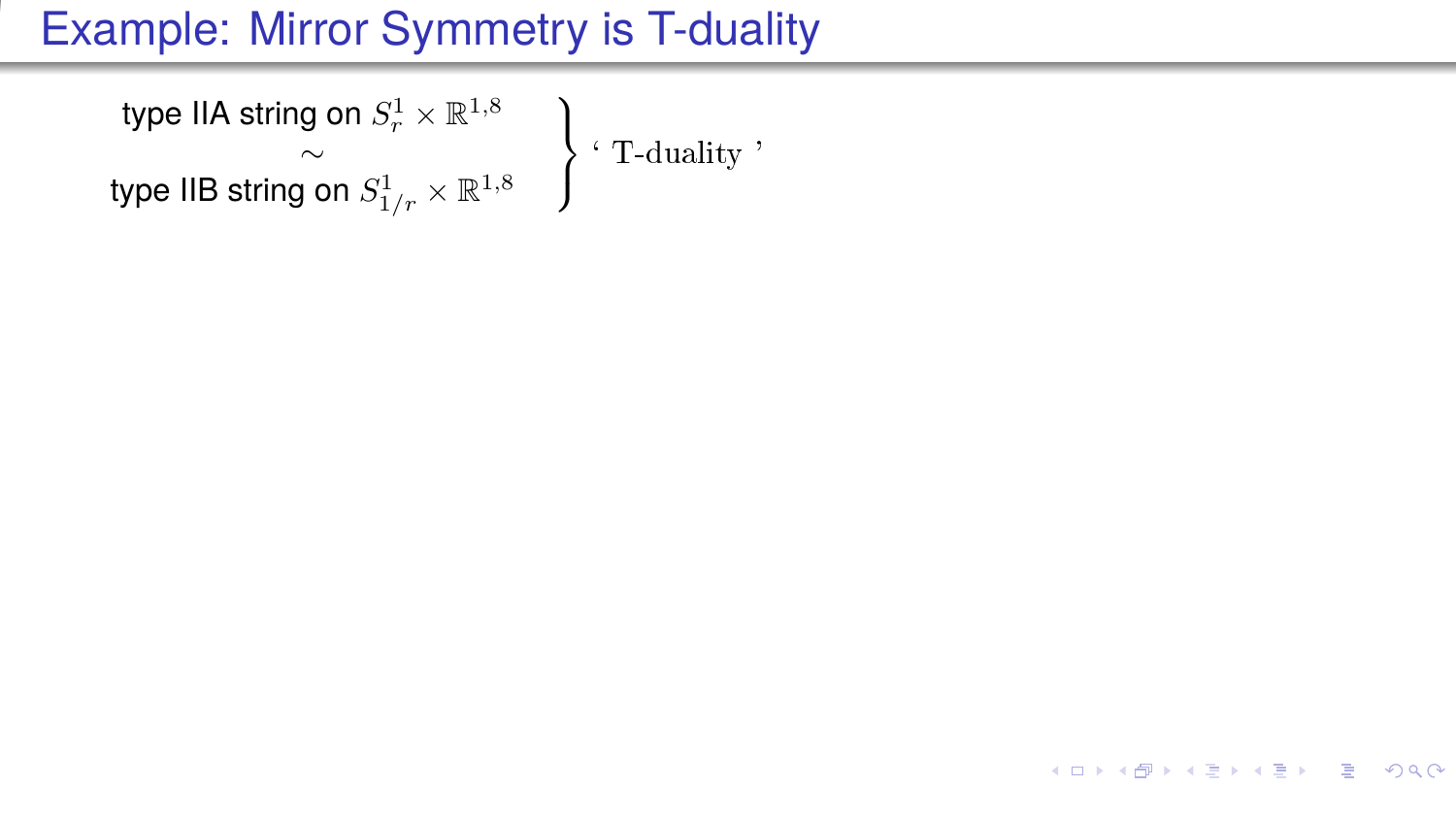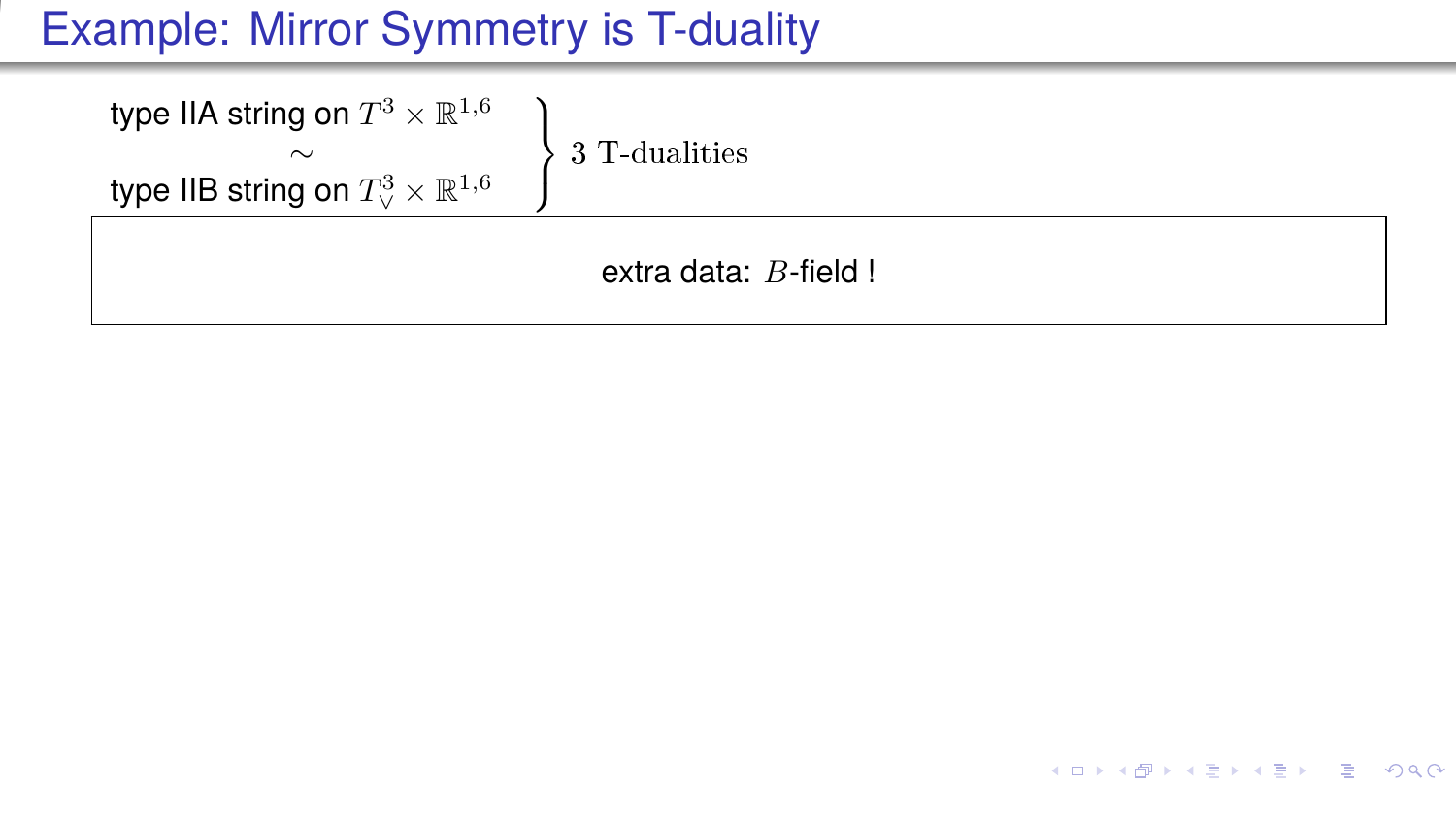| type IIA string on $X \times \mathbb{R}^{1,3}$<br>$\sim$<br>type IIB string on $X^{\vee} \times \mathbb{R}^{1,3}$ | 'mirror symmetry |
|-------------------------------------------------------------------------------------------------------------------|------------------|
| extra data: $B$ -field !                                                                                          |                  |

from SYZ fibrations [Strominger, Yau,Zaslow] of Calabi-Yau mirror manifolds X and  $X^{\vee}$ :

$$
T^3 \to X \to S^3
$$
  

$$
T^3_{\vee} \to X^{\vee} \to S^3.
$$

メロトメ 御 トメ 君 トメ 君 トー **GRAN**  $QQ$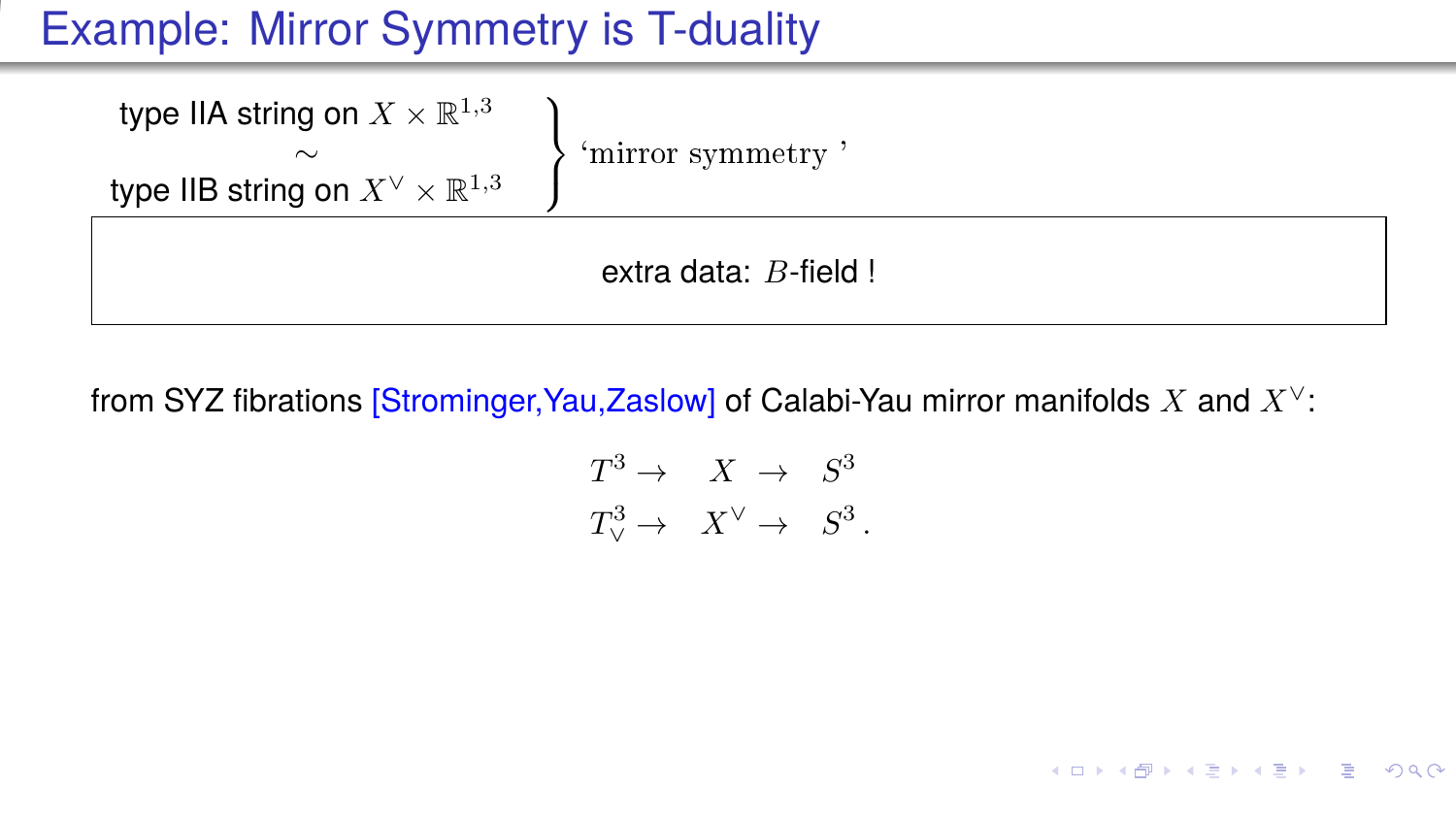type IIA string on  $X \times \mathbb{R}^{1,3}$  $\mathcal{L}$  $\mathcal{L}$  $\left| \right|$ ∼ `mirror symmetry ' type IIB string on  $X^\vee\times\mathbb{R}^{1,3}$ 

extra data: B-field !

 $M_{IIA} = M_{IIB} = M_V \times M_H$ 

where

 $\mathcal{M}_V$  = complexified Kähler moduli of  $X$  = complex structure of  $X^\vee$ 

 $\mathcal{M}_H$  = complex structure of  $X$  = complexified Kähler moduli of  $X^\vee$ 

comparing more refined properties leads e.g. to:

- Gromov-Witten invariants of X from periods of the mirror  $X^{\vee}$
- Homological mirror symmetry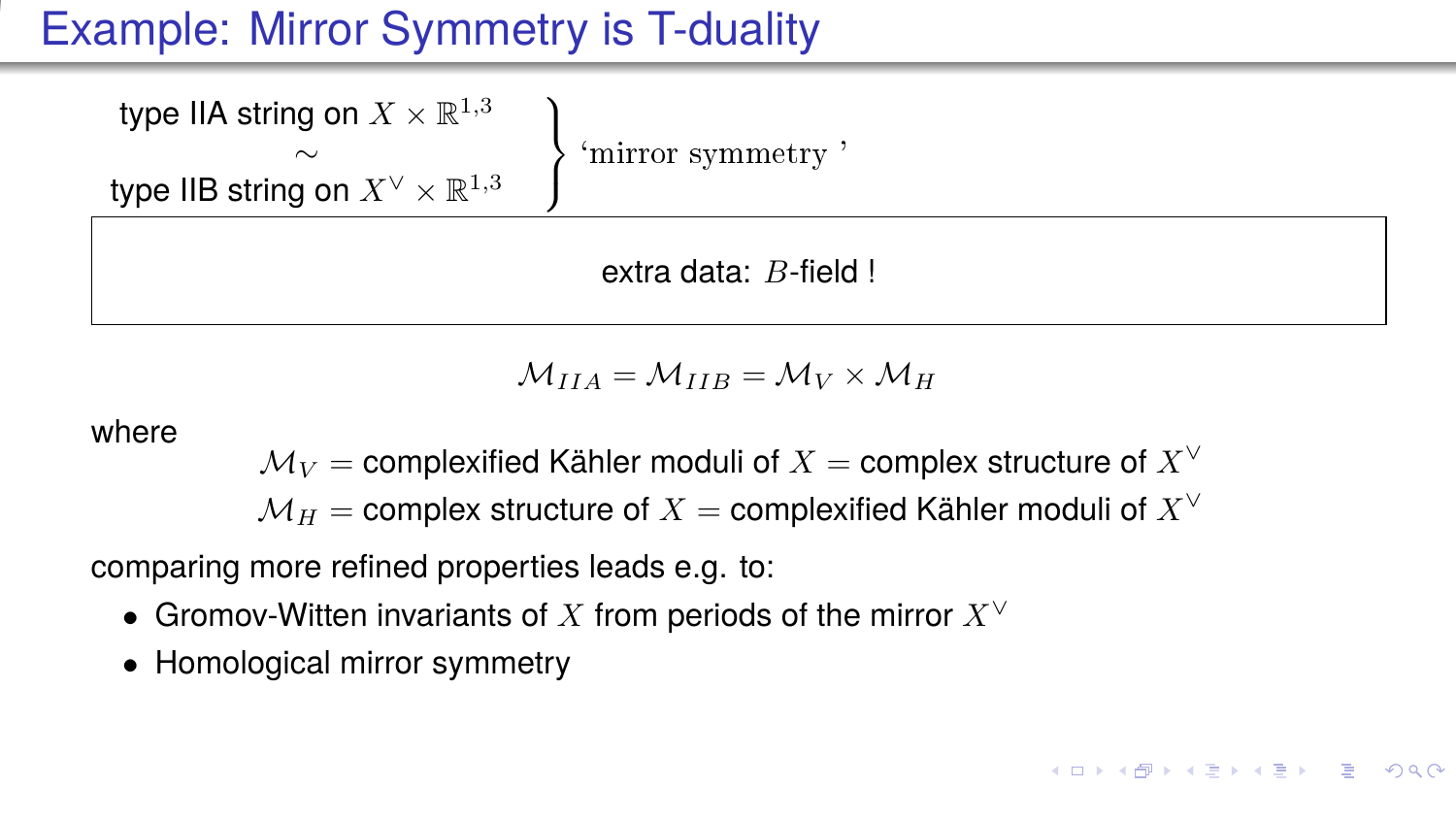# Story 1: Mirror Symmetry and  $G_2$  manifolds

For (co)-associative fibrations

$$
T^3 \to J \to M_4
$$
  
or  

$$
T^4 \to J \to M_3
$$

on a  $G_2$  manifold J, can use the same logic leading to [Acharya]:

 $\mathcal{L}$  $\int$ 

```
type IIA string on J\times\mathbb{R}^{1,2} )
                                                    \mathcal{L}J
type IIB string on J^\wedge \times \mathbb{R}^{1,2}
```
 $\sim$   $\longrightarrow$  exploiting  $T^3$  fibration

#### or

type IIA/B string on  $J\times\mathbb{R}^{1,2}$  ) type IIA/B string on  $J^\vee\times\mathbb{R}^{1,2}$ 

 $\sim$   $\left\{\right.$  exploiting  $T^4$  fibration

a coarse invariant is [Shatashvili, Vafa]

 $\dim \mathcal{M}_\mathbb{C} = b_2 + b_3$ 

K 디어 K 레이지 (B K 리더 시험) 시 코 (M O Q O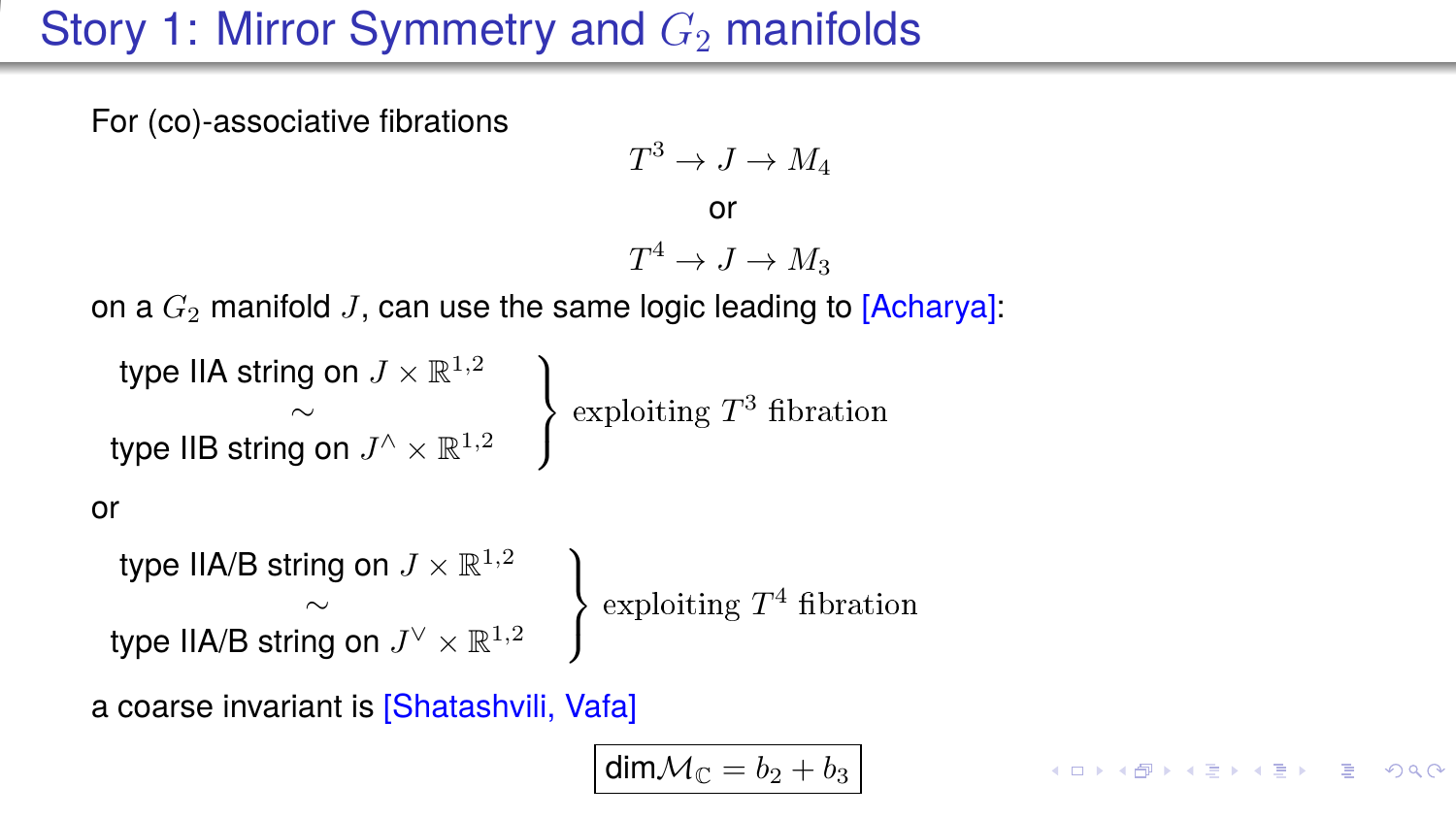# Mirror Symmetry for TCS



 $G_2$  twisted connected sums [Kovalev; Corti, Haskins, Nordström, Pacini] are defined by the data:

| <b>acyl Calabi-Yau threefolds</b> | $X_{\pm} = Z_{\pm} \setminus S_{0\pm}$ | $\Bigg\}$ | $\Bigg\}$ | $\Bigg\}$ | $\Bigg\}$ | $\Bigg\}$ | $\Bigg\}$ | $\Bigg\}$ | $\Bigg\}$ | $\Bigg\}$ | $\Bigg\}$ | $\Bigg\}$ | $\Bigg\}$ | $\Bigg\}$ | $\Bigg\}$ | $\Bigg\}$ | $\Bigg\}$ | $\Bigg\}$ | $\Bigg\}$ | $\Bigg\}$ | $\Bigg\}$ | $\Bigg\}$ | $\Bigg\}$ | $\Bigg\}$ | $\Bigg\}$ | $\Bigg\}$ | $\Bigg\}$ | $\Bigg\}$ | $\Bigg\}$ | $\Bigg\}$ | $\Bigg\}$ | $\Bigg\}$ | $\Bigg\}$ | $\Bigg\}$ | $\Bigg\}$ | $\Bigg\}$ | $\Bigg\}$ | $\Bigg\}$ | $\Bigg\}$ | $\Bigg\}$ | $\Bigg\}$ | $\Bigg\}$ | $\Bigg\}$ | $\Bigg\}$ | $\Bigg\}$ | $\Bigg\}$ | $\Bigg\}$ | $\Bigg\}$ | $\Bigg\}$ | $\Bigg\}$ | $\Bigg\}$ | $\Bigg\}$ | $\Bigg\}$ | $\Bigg\}$ | $\Bigg\}$ | $\Bigg\$ |
|-----------------------------------|----------------------------------------|-----------|-----------|-----------|-----------|-----------|-----------|-----------|-----------|-----------|-----------|-----------|-----------|-----------|-----------|-----------|-----------|-----------|-----------|-----------|-----------|-----------|-----------|-----------|-----------|-----------|-----------|-----------|-----------|-----------|-----------|-----------|-----------|-----------|-----------|-----------|-----------|-----------|-----------|-----------|-----------|-----------|-----------|-----------|-----------|-----------|-----------|-----------|-----------|-----------|-----------|-----------|-----------|-----------|-----------|----------|
|-----------------------------------|----------------------------------------|-----------|-----------|-----------|-----------|-----------|-----------|-----------|-----------|-----------|-----------|-----------|-----------|-----------|-----------|-----------|-----------|-----------|-----------|-----------|-----------|-----------|-----------|-----------|-----------|-----------|-----------|-----------|-----------|-----------|-----------|-----------|-----------|-----------|-----------|-----------|-----------|-----------|-----------|-----------|-----------|-----------|-----------|-----------|-----------|-----------|-----------|-----------|-----------|-----------|-----------|-----------|-----------|-----------|-----------|----------|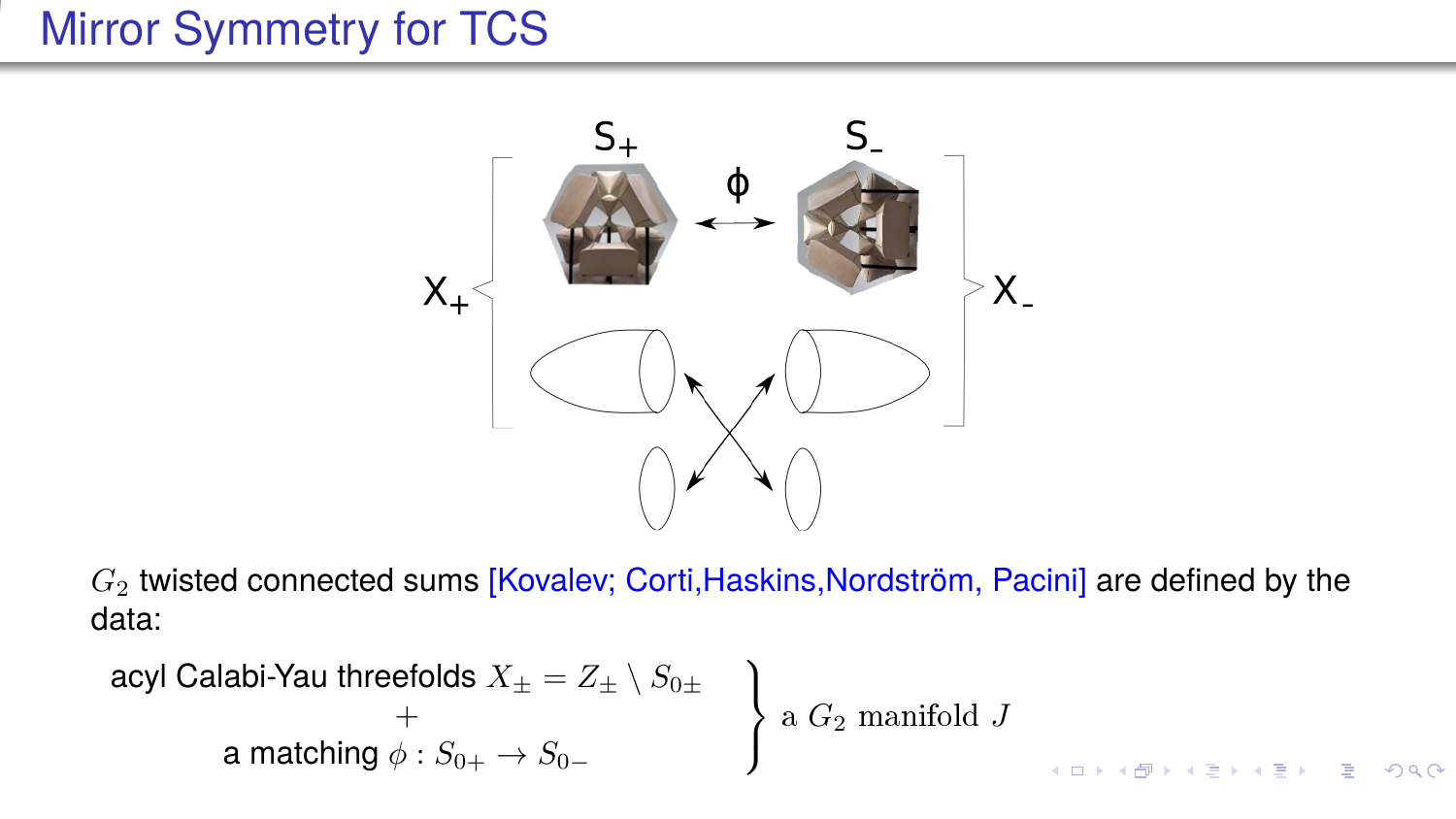# Mirror Symmetry for TCS:  $T^4$

$$
\begin{array}{c}\text{acyl Calabi-Yau threefolds } X_{\pm} = Z_{\pm} \setminus S_{0\pm} \\ \hline + \\ a \text{ matching } \phi: S_{0+} \to S_{0-} \end{array} \bigg\} \text{ a } G_2 \text{ manifold } J
$$

 $\bm{\epsilon}$ xpectation: there exist coassocitive  $T^4$  fibrations restricting to the SYZ fibrations of  $X_\pm$ (see [Donaldson]). The corresponding mirror  $J^{\vee}$  is constructed from

$$
\begin{array}{ccc}\n\text{acyl Calabi-Yau threefolds } X_{\pm}^{\vee} = Z_{\pm}^{\vee} \setminus S_{0\pm}^{\vee} \\
& + & \\
\text{a matching } \phi^{\vee} : S_{0+}^{\vee} \to S_{0-}^{\vee} \\
\end{array}\n\bigg\} \text{ the } G_2 \text{ manifold } J^{\vee}
$$

Found an explicit construction for  $Z_+$  = toric hypersurface [AB,del Zotto]. In general:

• 
$$
b_2(J) + b_3(J) = b_2(J^{\vee}) + b_3(J^{\vee})
$$

• 
$$
H^{\bullet}(J, \mathbb{Z}) = H^{\bullet}(J^{\vee}, \mathbb{Z})
$$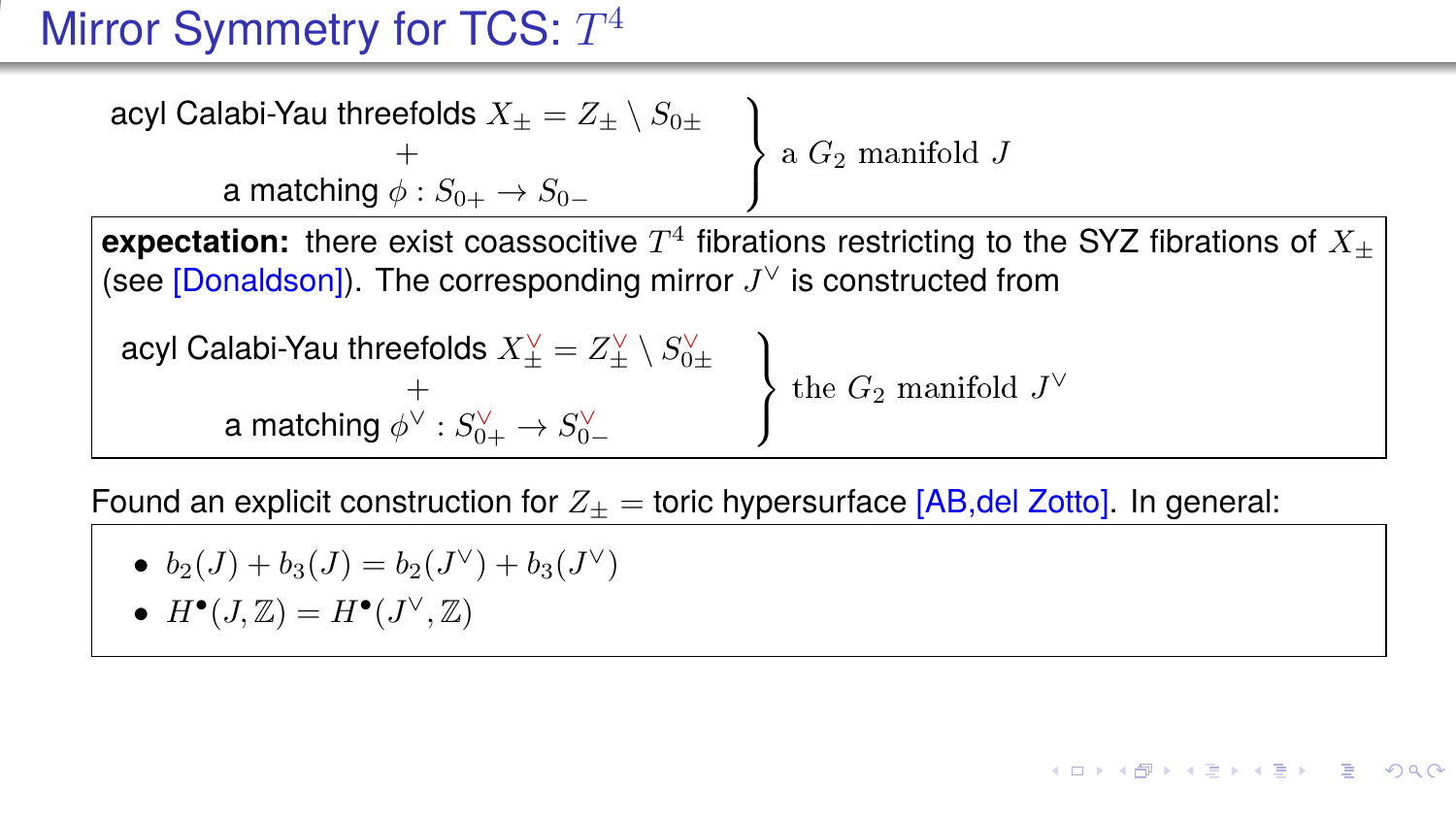# Mirror Symmetry for TCS:  $T^3$

$$
\begin{array}{c}\text{acyl Calabi-Yau threefolds } X_{\pm} = Z_{\pm} \setminus S_{0\pm} \\ \hline + \\ a \text{ matching } \phi: S_{0+} \to S_{0-} \end{array} \bigg\} \text{ a } G_2 \text{ manifold } J
$$

 ${\sf expectation}\colon$  if  $X_+$  (and  $S_+$ ) is elliptic, there exist an associative  $T^3$  fibration restricting to the SYZ fibration of  $X_+$  and the elliptic fibration on  $X_+$ . The corresponding mirror  $J^\wedge$  is constructed from

| acyl Calabi-Yau threefolds $X_{-}^{\vee}$ and $X_{+}$ | the $G_2$ manifold $J^{\wedge}$ |
|-------------------------------------------------------|---------------------------------|
| a matching $\phi^{\wedge} : S_{0+}^{\vee} \to S_{0-}$ | the $G_2$ manifold $J^{\wedge}$ |

Found an explicit construction for  $Z_{\pm}$  = toric hypersurface [AB,del Zotto]. In general:

• 
$$
b_2(J) + b_3(J) = b_2(J^{\vee}) + b_3(J^{\vee})
$$

• 
$$
H^{\bullet}(J, \mathbb{Z}) = H^{\bullet}(J^{\vee}, \mathbb{Z})
$$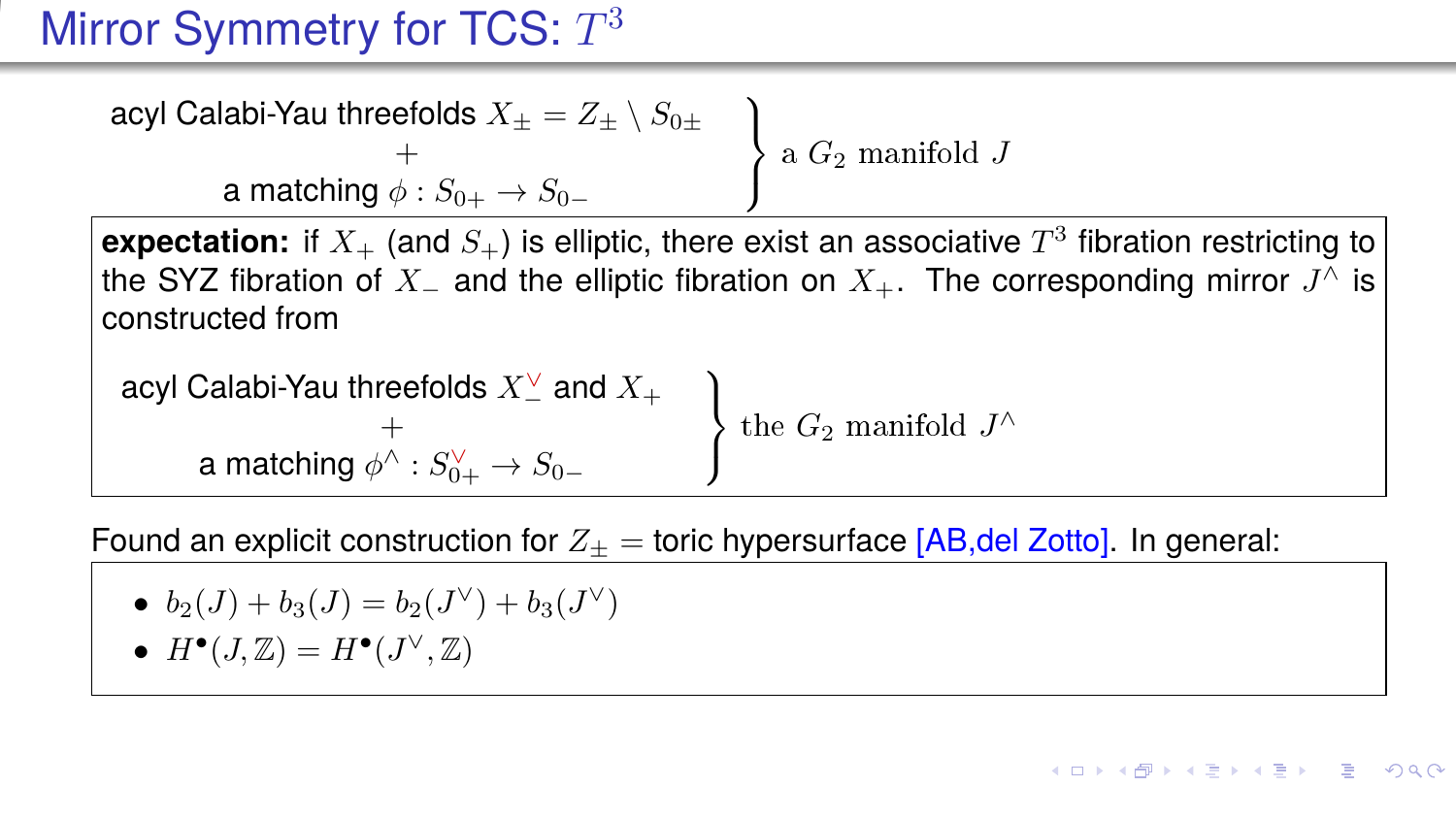# Mirror Symmetry for TCS:  $T^3$

$$
\begin{array}{c}\text{acyl Calabi-Yau threefolds } X_{\pm} = Z_{\pm} \setminus S_{0\pm} \\ \hline + \\ a \text{ matching } \phi: S_{0+} \to S_{0-} \end{array} \bigg\} \text{ a } G_2 \text{ manifold } J
$$

 ${\sf expectation}\colon$  if  $X_+$  (and  $S_+$ ) is elliptic, there exist an associative  $T^3$  fibration restricting to the SYZ fibration of  $X_+$  and the elliptic fibration on  $X_+$ . The corresponding mirror  $J^\wedge$  is constructed from

| acyl Calabi-Yau threefolds $X_{-}^{\vee}$ and $X_{+}$ | the $G_2$ manifold $J^{\wedge}$ |
|-------------------------------------------------------|---------------------------------|
| a matching $\phi^{\wedge} : S_{0+}^{\vee} \to S_{0-}$ | the $G_2$ manifold $J^{\wedge}$ |

Found an explicit construction for  $Z_+$  = toric hypersurface [AB,del Zotto]. In general:

• 
$$
b_2(J) + b_3(J) = b_2(J^{\vee}) + b_3(J^{\vee})
$$

• 
$$
H^{\bullet}(J, \mathbb{Z}) = H^{\bullet}(J^{\vee}, \mathbb{Z})
$$

For [Joyce] orbifolds, our mirror map is consistent with CFT realization [Acharya; Gaberdiel,Kaste; AB, del Zotto] .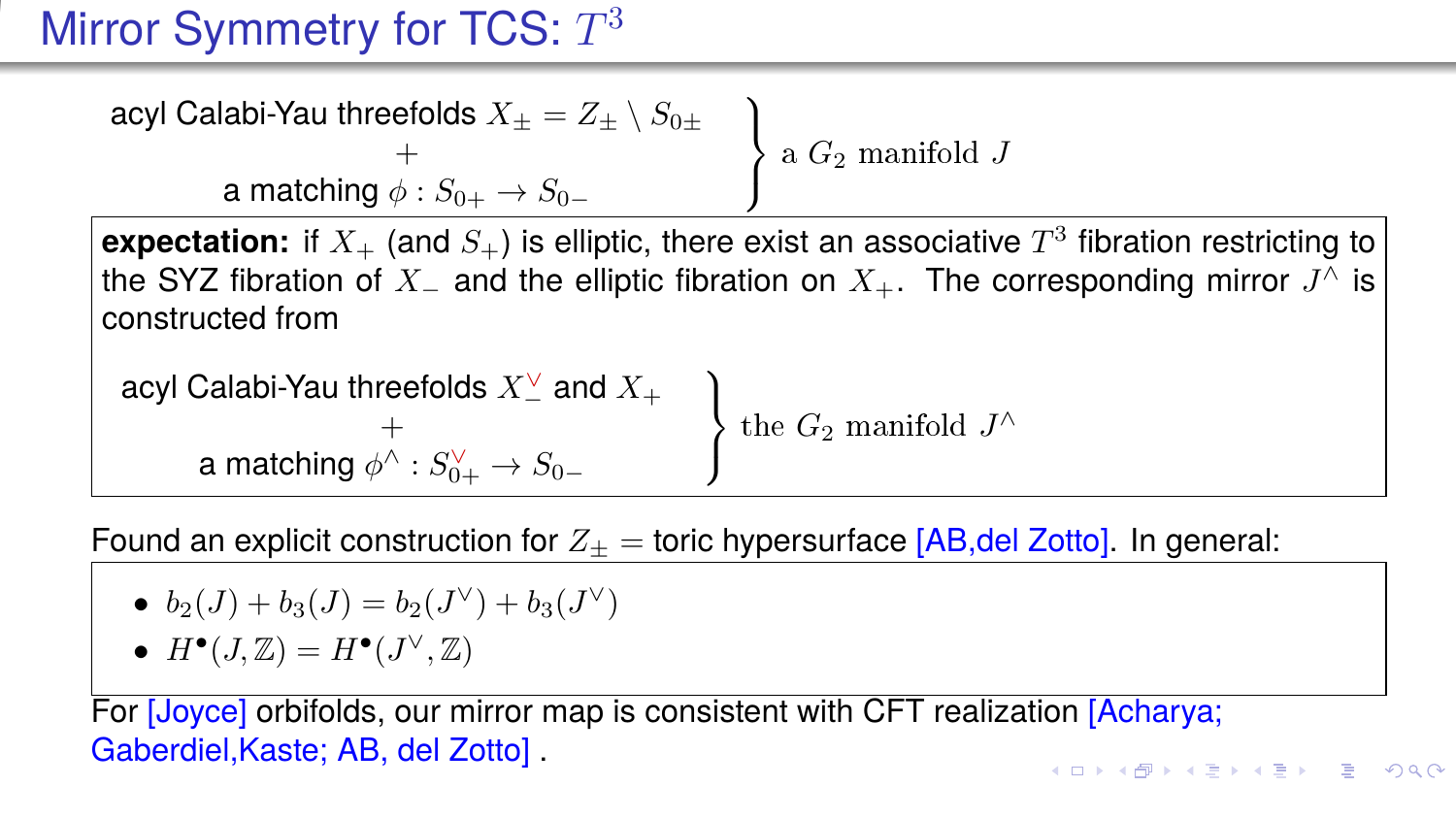# Lessons from  $G_2$  mirror symmetry

Starting with a smooth  $J, J^{\vee}$  or  $J^{\wedge}$  can be singular.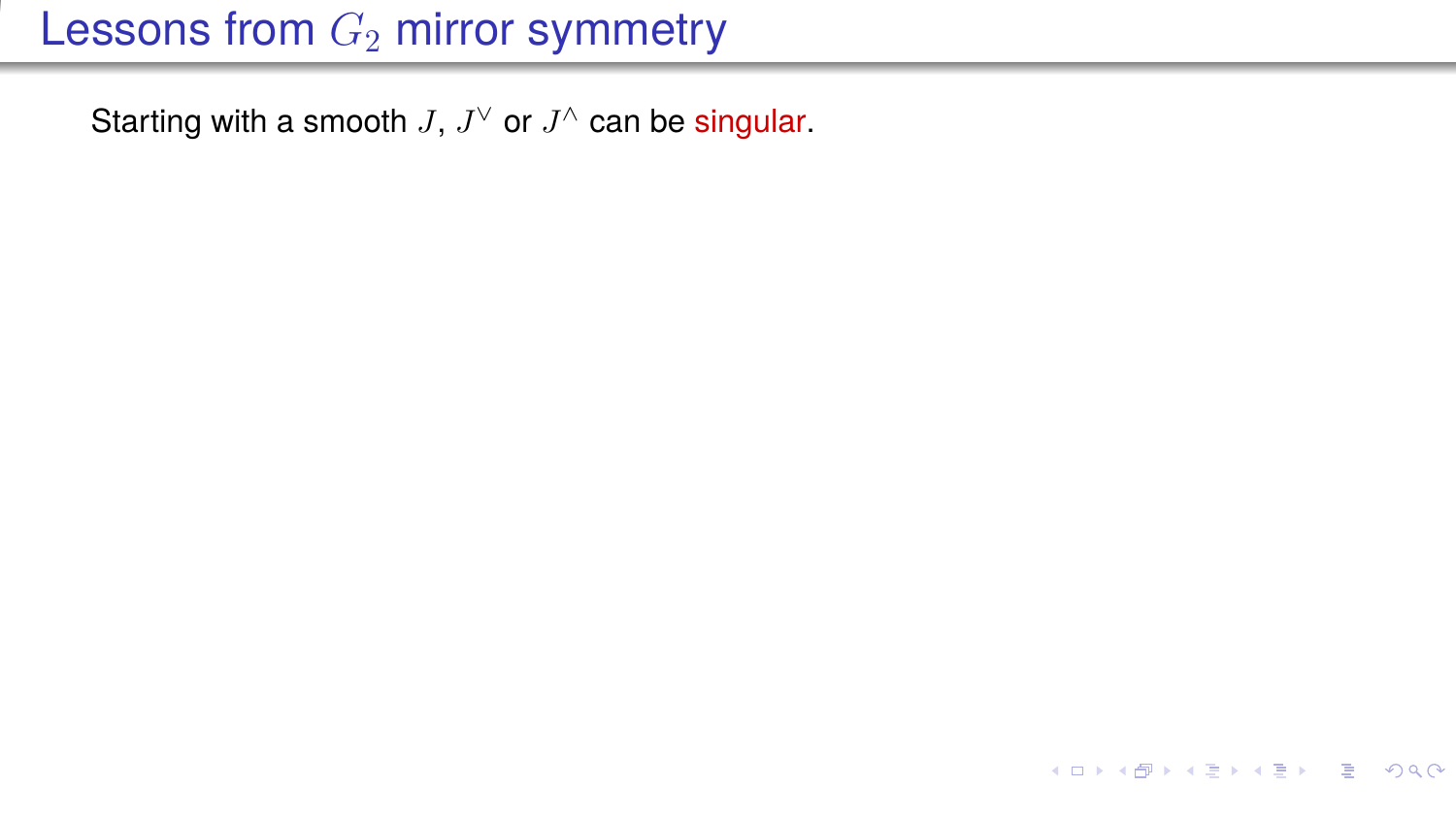# Lessons from  $G_2$  mirror symmetry

Starting with a smooth  $J, J^{\vee}$  or  $J^{\wedge}$  can be singular.

This is similar to mirror symmetry for K3 surfaces; every K3 fibre of  $X_+$  and hence of J

 $S \to J \to S^3$ 

**KO KARA KEK (EK) E VOQO** 

has ADE singularities.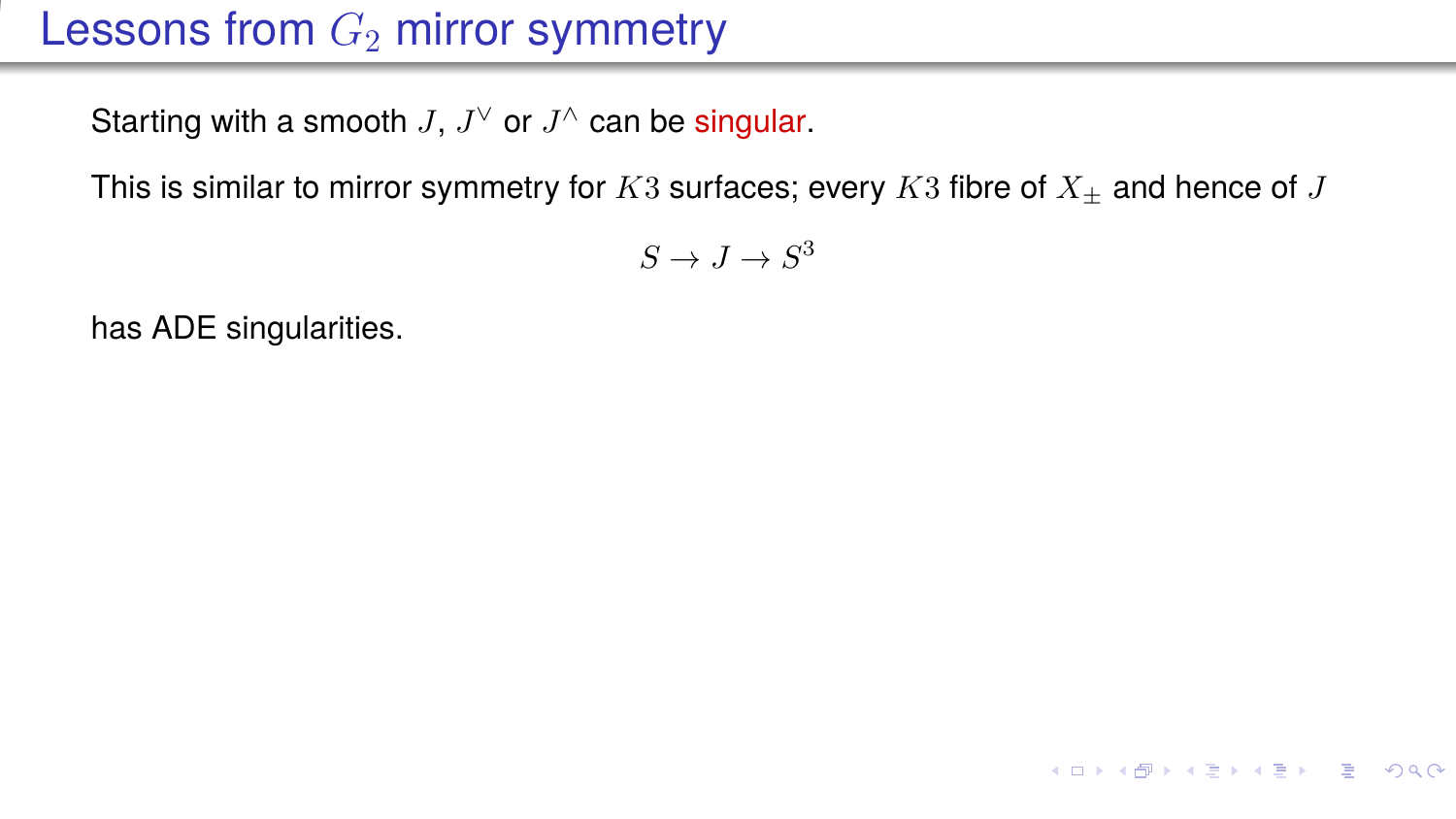# Lessons from  $G_2$  mirror symmetry

Starting with a smooth  $J, J^{\vee}$  or  $J^{\wedge}$  can be singular.

This is similar to mirror symmetry for K3 surfaces; every K3 fibre of  $X_+$  and hence of J

 $S \to J \to S^3$ 

has ADE singularities. These are perfectly well-behaved due to the B-field, so we

**conjecture:** There exist metrics of  $G_2$  holonomy on twisted connected sum  $G_2$  manifolds J in which every K3 fibre of  $X_+$  (and J) has ADE singularities.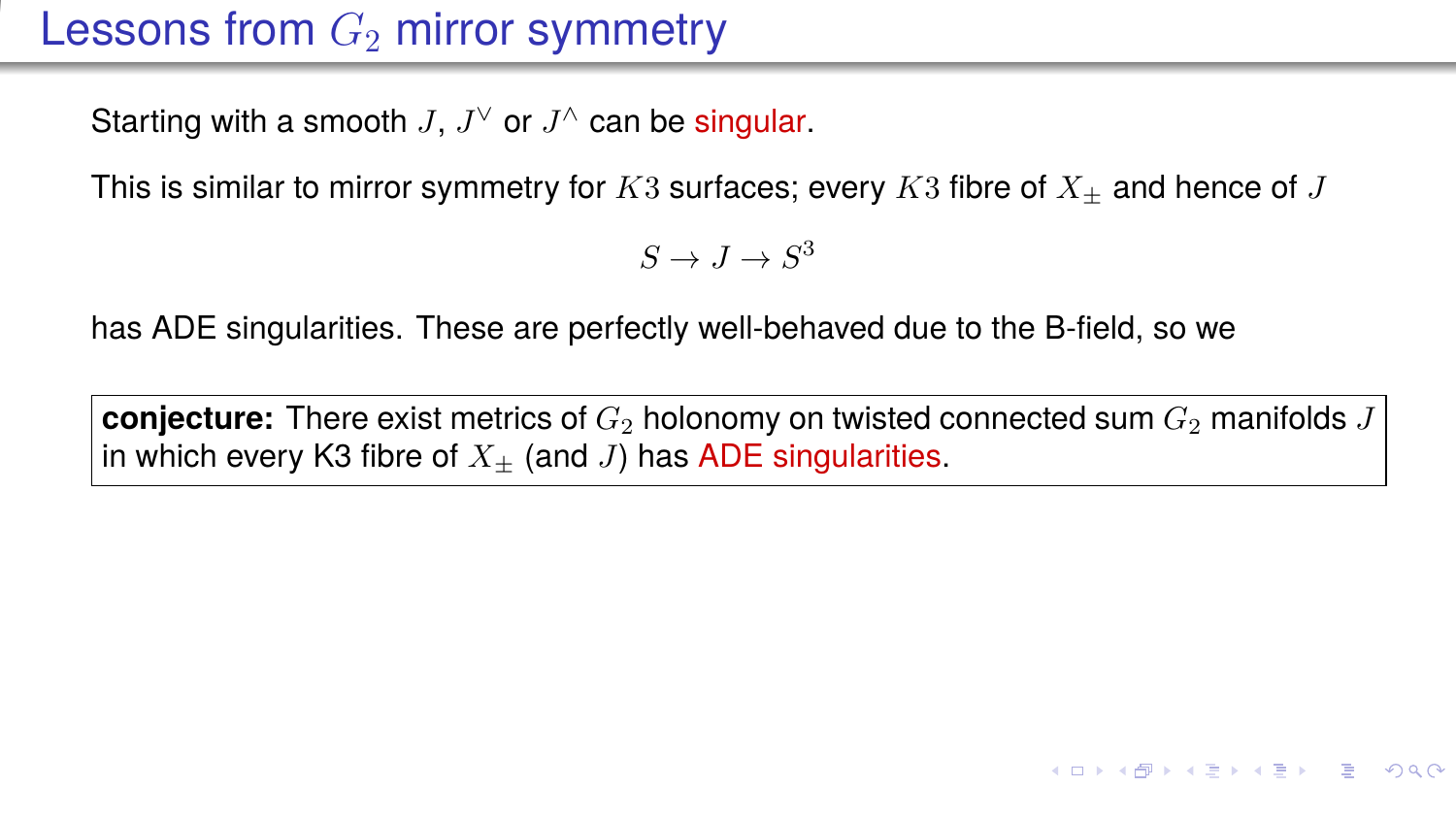# Story 2: M-Theory/Heterotic Duality

Starting point [Witten] (see also talks by [Acharya; Morrison]):

```
M-Theory on K3\times\mathbb{R}^{1,6} )
                                              \} the same physics
                                              \intHeterotic String Theory on T^3 \times \mathbb{R}^{1,6} the same physics
with a flat E_8\times E_8 bundle W on T^3
```
 $\mathcal{A} \subseteq \mathcal{A} \rightarrow \mathcal{A} \oplus \mathcal{A} \rightarrow \mathcal{A} \oplus \mathcal{A} \rightarrow \mathcal{A}$  $2990$ GH.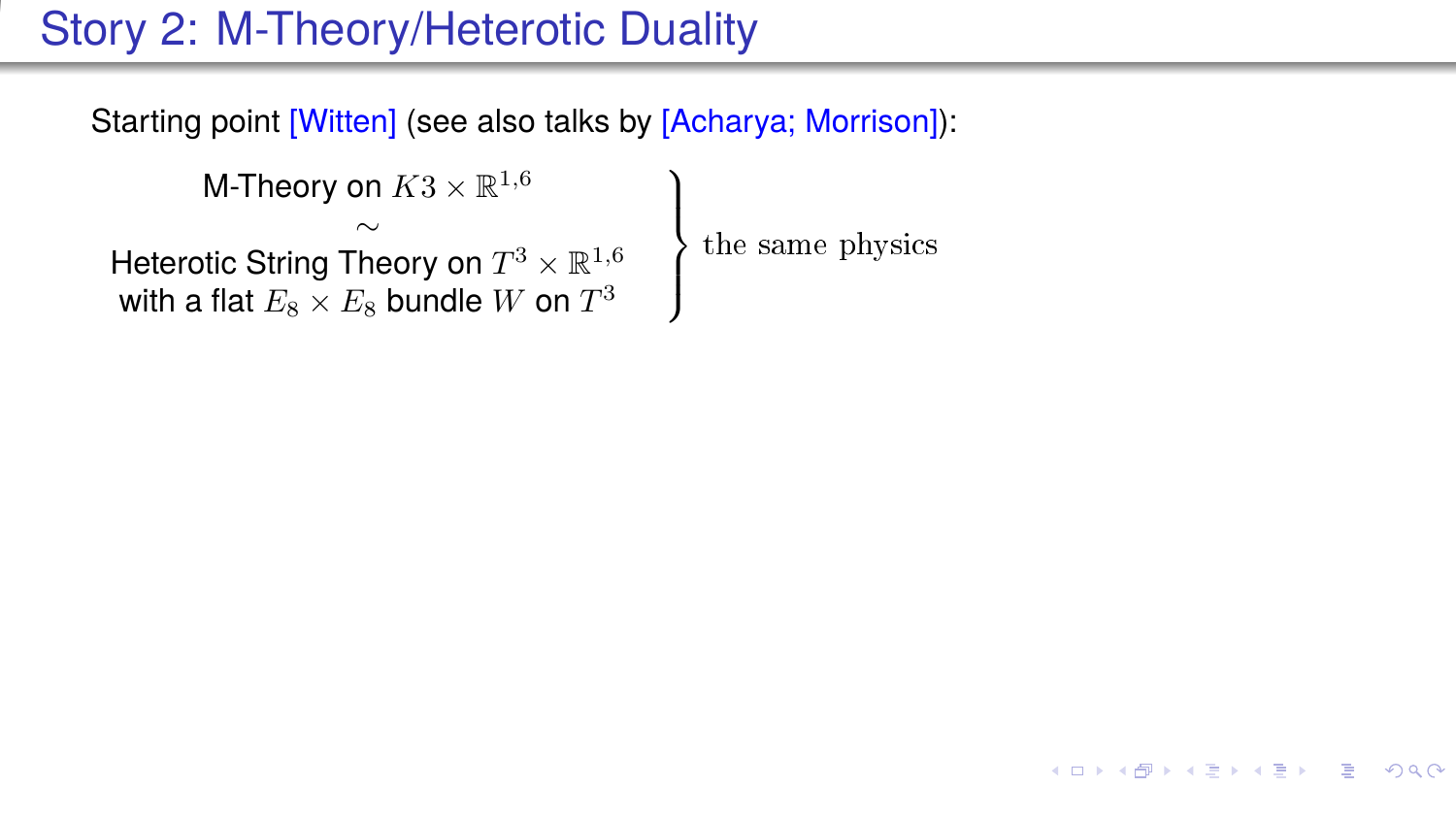# Story 2: M-Theory/Heterotic Duality

Starting point [Witten] (see also talks by [Acharya; Morrison]):

```
M-Theory on K3\times \mathbb{R}^{1,6}\mathcal{L}the same physics
                                                  \intHeterotic String Theory on T^3 \times \mathbb{R}^{1,6} the same physics
with a flat E_8\times E_8 bundle W on T^3
```
Let's fiber this data over  $S^3$  (see [Donaldson]):

```
M-Theory on J\times\mathbb{R}^{1,3} )
                                                           \overline{\mathcal{L}}\intHeterotic String Theory on X \times \mathbb{R}^{1,3} the same physics
with a holomorphic E_8 \times E_8 bundle V on X
                           T^3 \rightarrow X \rightarrow S^3 \quad with X a Calabi-Yau manifold
                          K3 \rightarrow J \rightarrow S^3with J a G_2 manifold
```
**expectation:**  $\exists$  coassocitive K3 fibration for J a TCS  $G_2$  manifold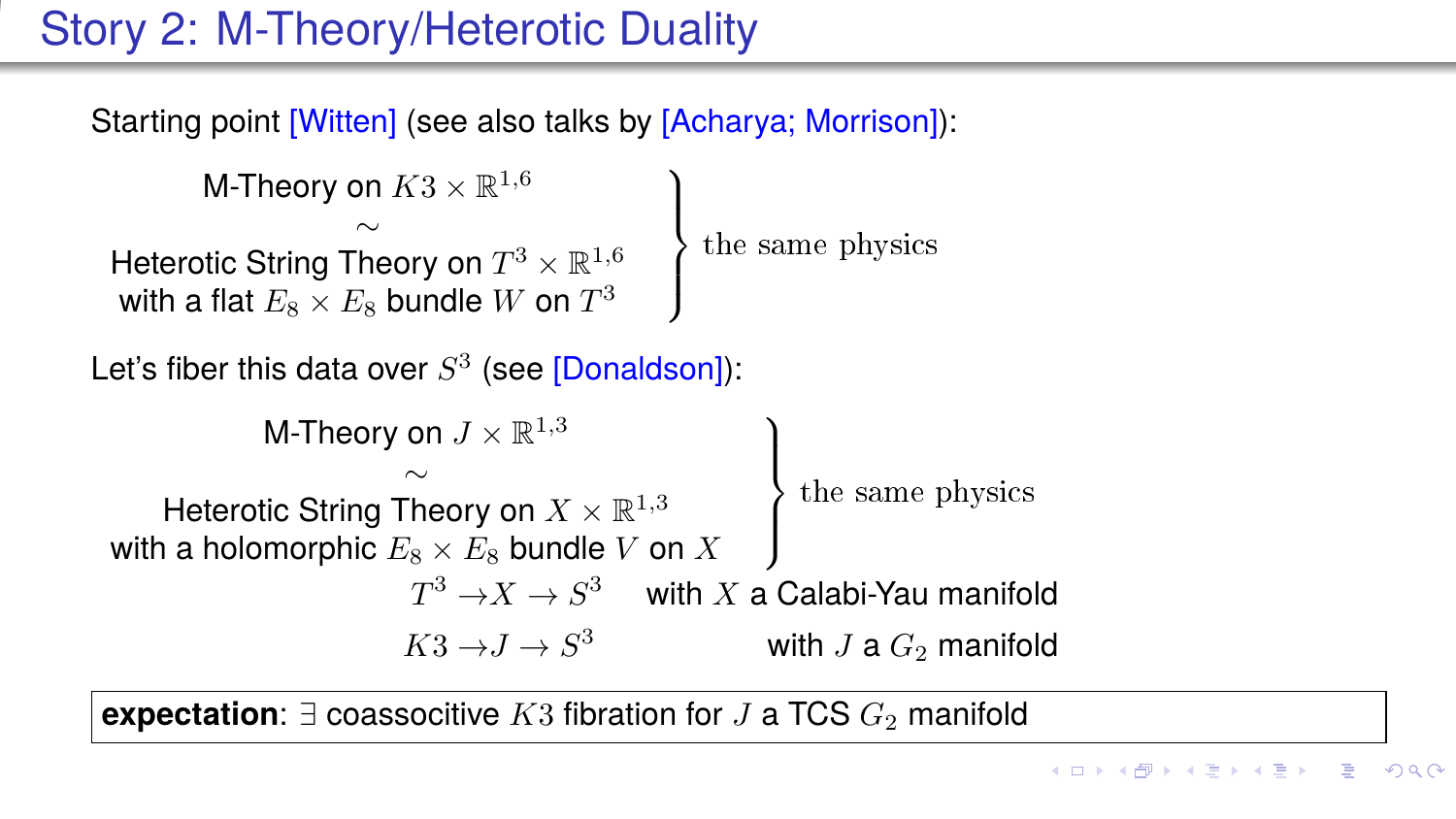# Moduli space

The moduli spaces are

$$
\mathcal{M}_M = \left\{ \int_L C_3 + i \Phi_3 \mid L \in H^3(J) \right\} \to \dim_{\mathbb{C}} \mathcal{M}_M = b_3(J)
$$
  

$$
\mathcal{M}_{het} = \left\{ \text{geometry of } X + \text{bundle } V + \text{NS5-branes} \right\}
$$

メロトメ 御 トメ ミトメ ミト

造っ  $2990$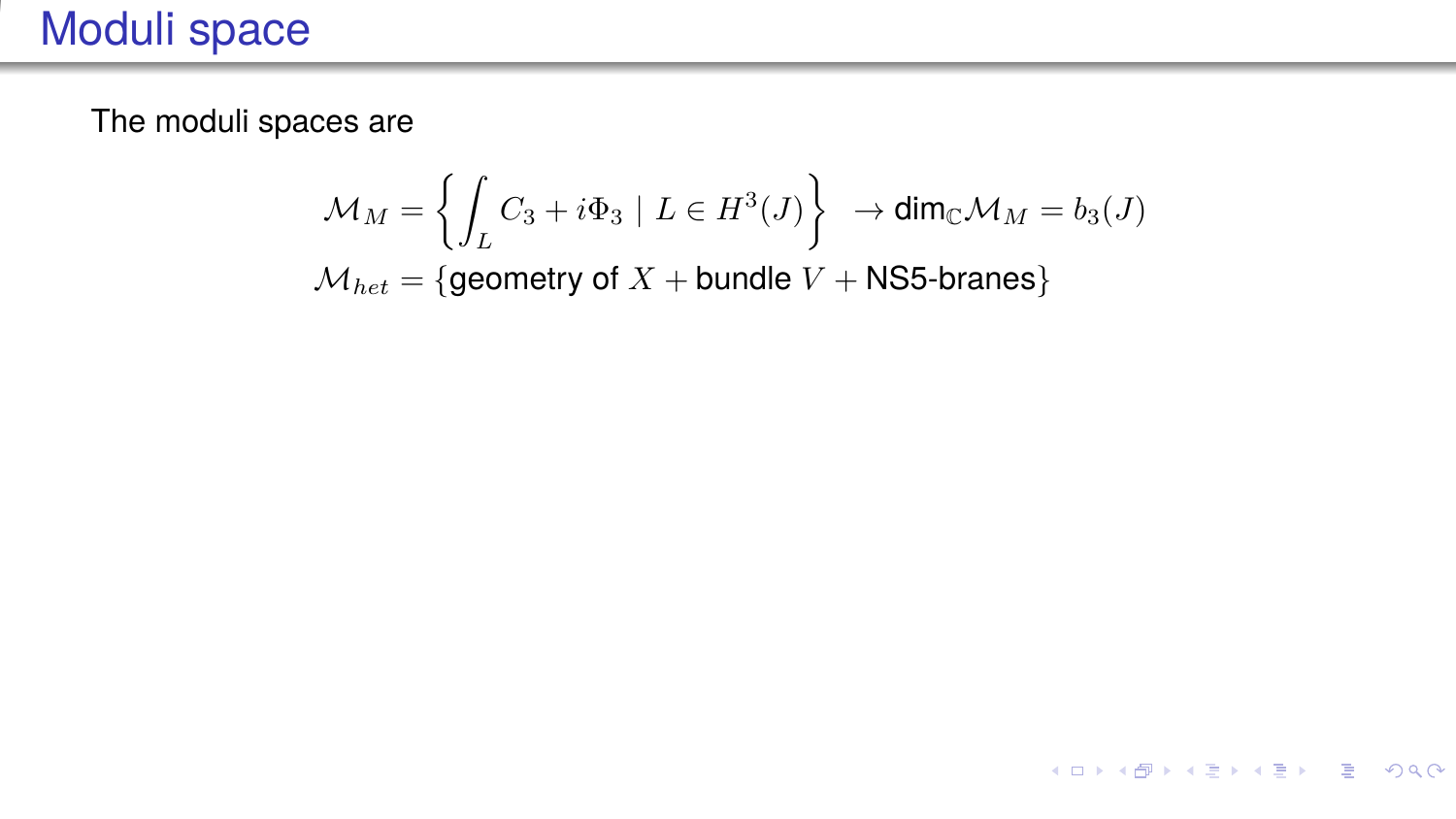The moduli spaces are

$$
\mathcal{M}_M = \left\{ \int_L C_3 + i\Phi_3 \mid L \in H^3(J) \right\} \to \dim_{\mathbb{C}} \mathcal{M}_M = b_3(J)
$$
  

$$
\mathcal{M}_{het} = \left\{ \text{geometry of } X + \text{bundle } V + \text{NS5-branes} \right\}
$$

One can work out X and V explicitly for TCS  $G_2$  manifolds, assuming  $S_+$  are elliptic:

$$
J = \{X_+ \times S^1\}
$$
  
\n
$$
X = \{(dP_9 \setminus T^2) \times T^2\}
$$
  
\n
$$
V = \{V_+\}
$$
  
\n
$$
U = \{Q_9 \setminus T^2\} \times T^2\}
$$
  
\n
$$
U = \{V_+\}
$$
  
\n
$$
U = \{V_+\}
$$

X is the 'Schoen' Calabi-Yau threefold with  $h^{1,1} = h^{2,1} = 19$ , [Kovalev, AB, Schäfer-Nameki].

KO KARA KE KE KE YA GA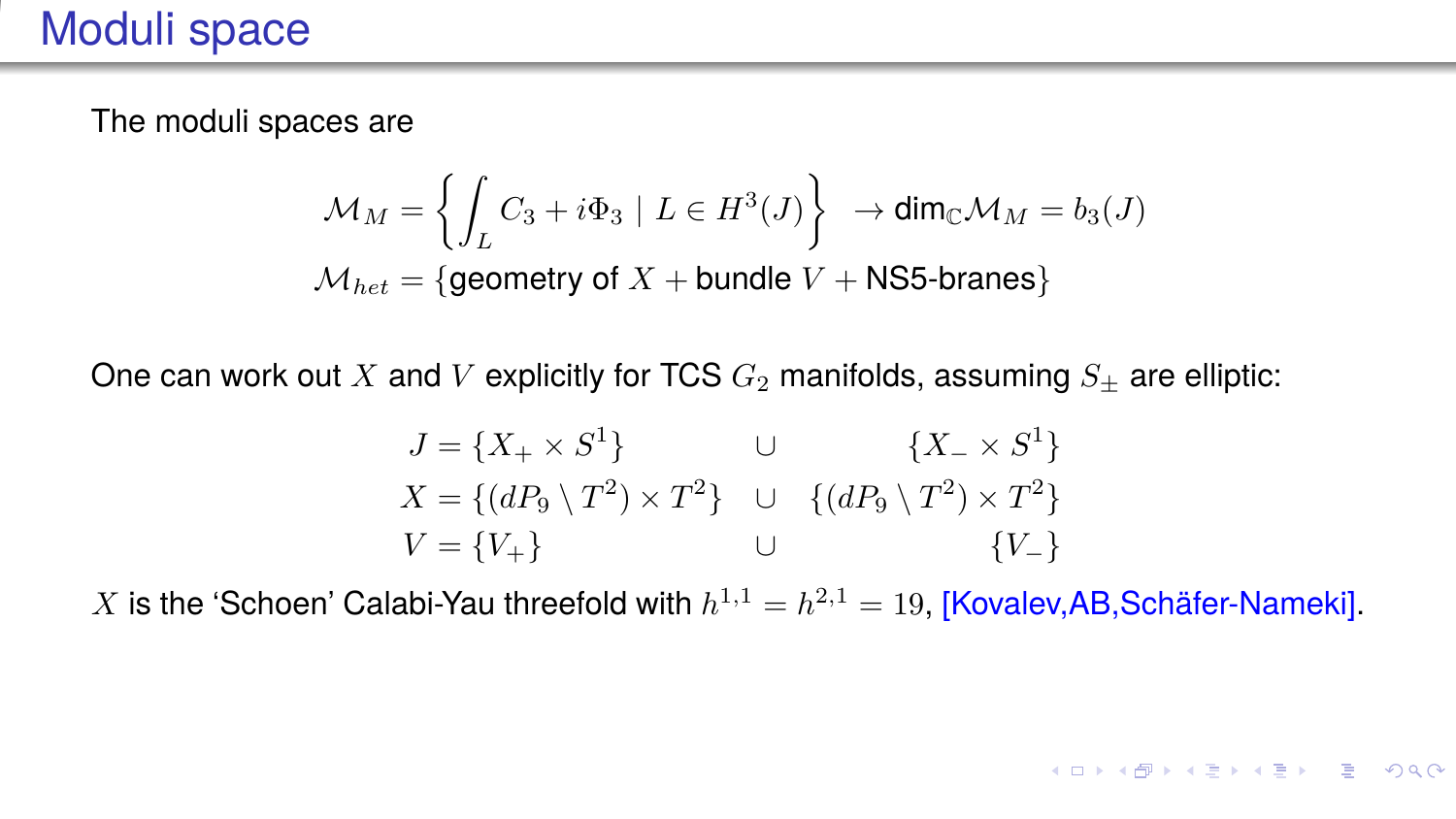The moduli spaces are

$$
\mathcal{M}_M = \left\{ \int_L C_3 + i \Phi_3 \mid L \in H^3(J) \right\} \to \dim_{\mathbb{C}} \mathcal{M}_M = b_3(J)
$$
  

$$
\mathcal{M}_{het} = \left\{ \text{geometry of } X + \text{bundle } V + \text{NS5-branes} \right\}
$$

One can work out X and V explicitly for TCS  $G_2$  manifolds, assuming  $S_+$  are elliptic:

$$
J = \{X_+ \times S^1\}
$$
  
\n
$$
X = \{(dP_9 \setminus T^2) \times T^2\}
$$
  
\n
$$
V = \{V_+\}
$$
  
\n
$$
U = \{V_+\}
$$
  
\n
$$
U = \{V_+\}
$$

X is the 'Schoen' Calabi-Yau threefold with  $h^{1,1} = h^{2,1} = 19$ , [Kovalev, AB, Schäfer-Nameki]. We were able to prove:

$$
\text{dim}\mathcal{M}_{het}=\text{dim}\mathcal{M}_M
$$

KO KARA KE KE KE YA GA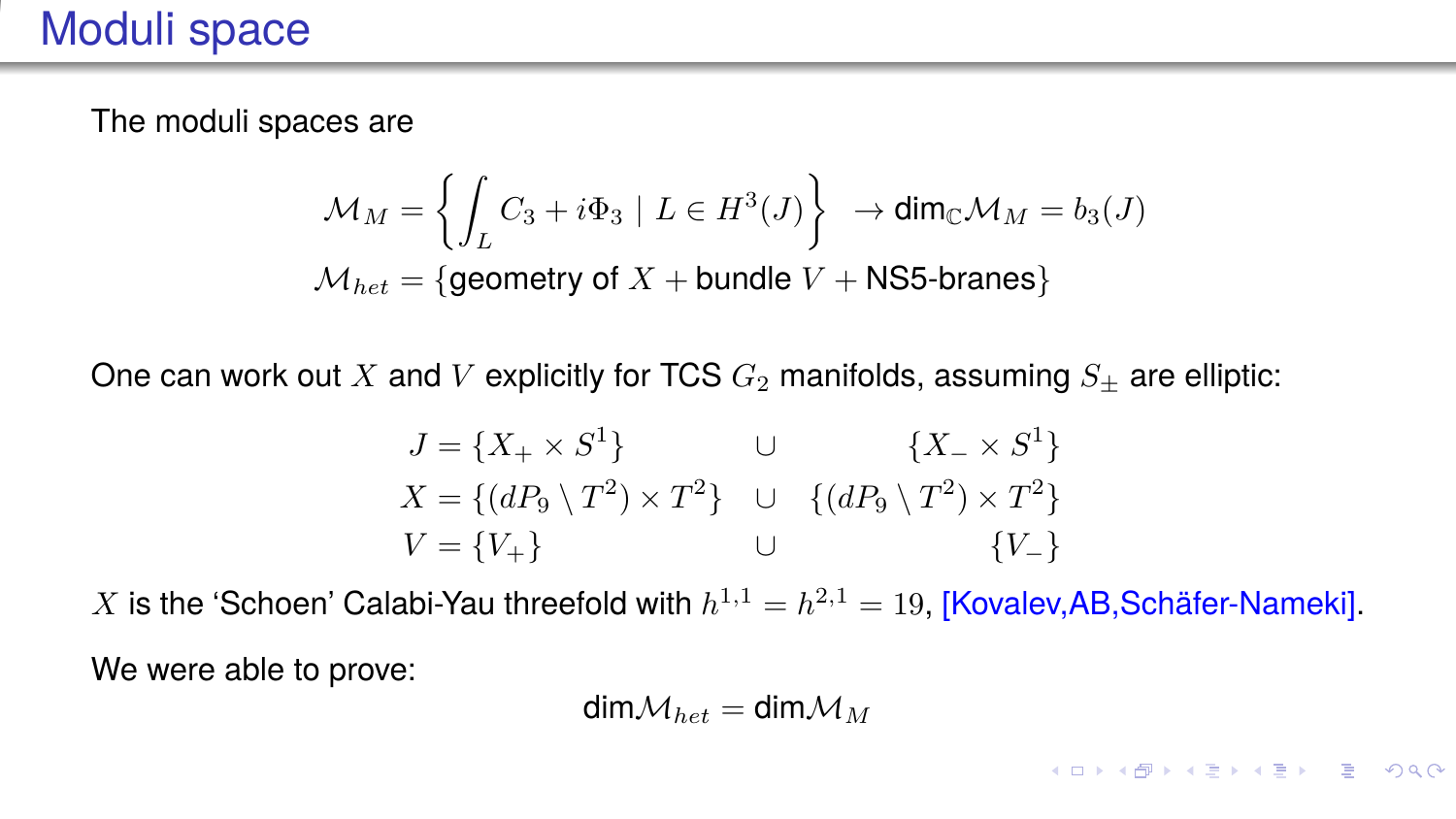• If the structure group G of V has non-abelian commutant  $G^{\perp}$  in  $E_8 \times E_8$ , there are ADE singularities in every K3 fibre of J.

**conjecture** (again) : There exist metrics of  $G<sub>2</sub>$  holonomy on twisted connected sum  $G<sub>2</sub>$ manifolds J in which every K3 fibre of  $X_{+}$  has ADE singularities.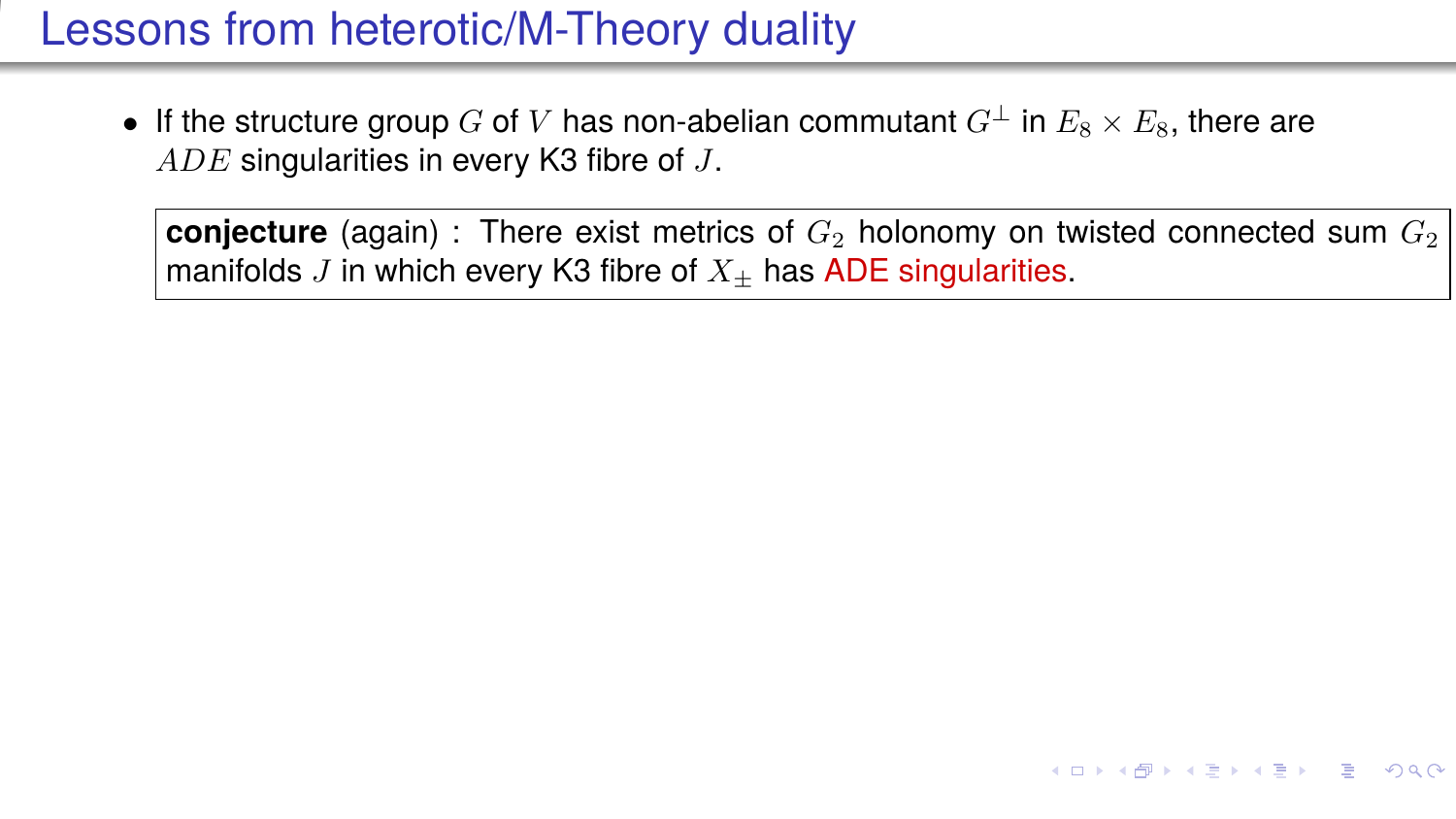• If the structure group G of V has non-abelian commutant  $G^{\perp}$  in  $E_8 \times E_8$ , there are ADE singularities in every K3 fibre of J.

**conjecture** (again) : There exist metrics of  $G<sub>2</sub>$  holonomy on twisted connected sum  $G<sub>2</sub>$ manifolds J in which every K3 fibre of  $X_{+}$  has ADE singularities.

**KORK EXTERN EL VOOR** 

• There are cases in which  $G^{\perp} \neq 0$  for arbitrary (small) deformations, i.e. **conjecture**:  $∃$  codimension<sub>R</sub> = 4 non-smoothable singularities on  $G_2$ .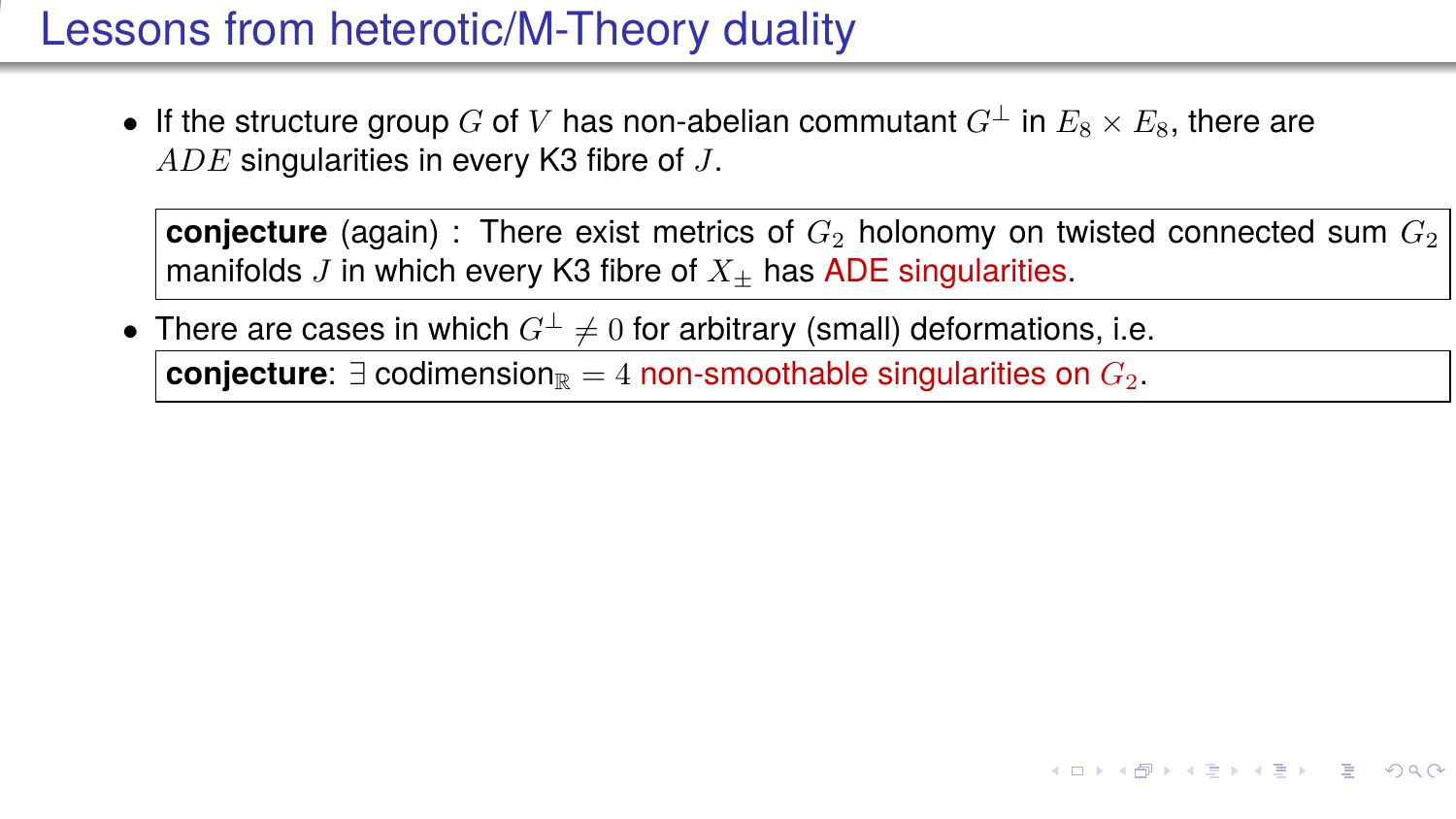• If the structure group G of V has non-abelian commutant  $G^{\perp}$  in  $E_8 \times E_8$ , there are ADE singularities in every K3 fibre of J.

**conjecture** (again) : There exist metrics of  $G<sub>2</sub>$  holonomy on twisted connected sum  $G<sub>2</sub>$ manifolds J in which every K3 fibre of  $X_{+}$  has ADE singularities.

- There are cases in which  $G^{\perp} \neq 0$  for arbitrary (small) deformations, i.e. **conjecture**:  $∃$  codimension<sub>R</sub> = 4 non-smoothable singularities on  $G_2$ .
- The (complicated) structure of the bundle moduli space corresponds to (a subspace of) an extended  $G_2$  moduli space.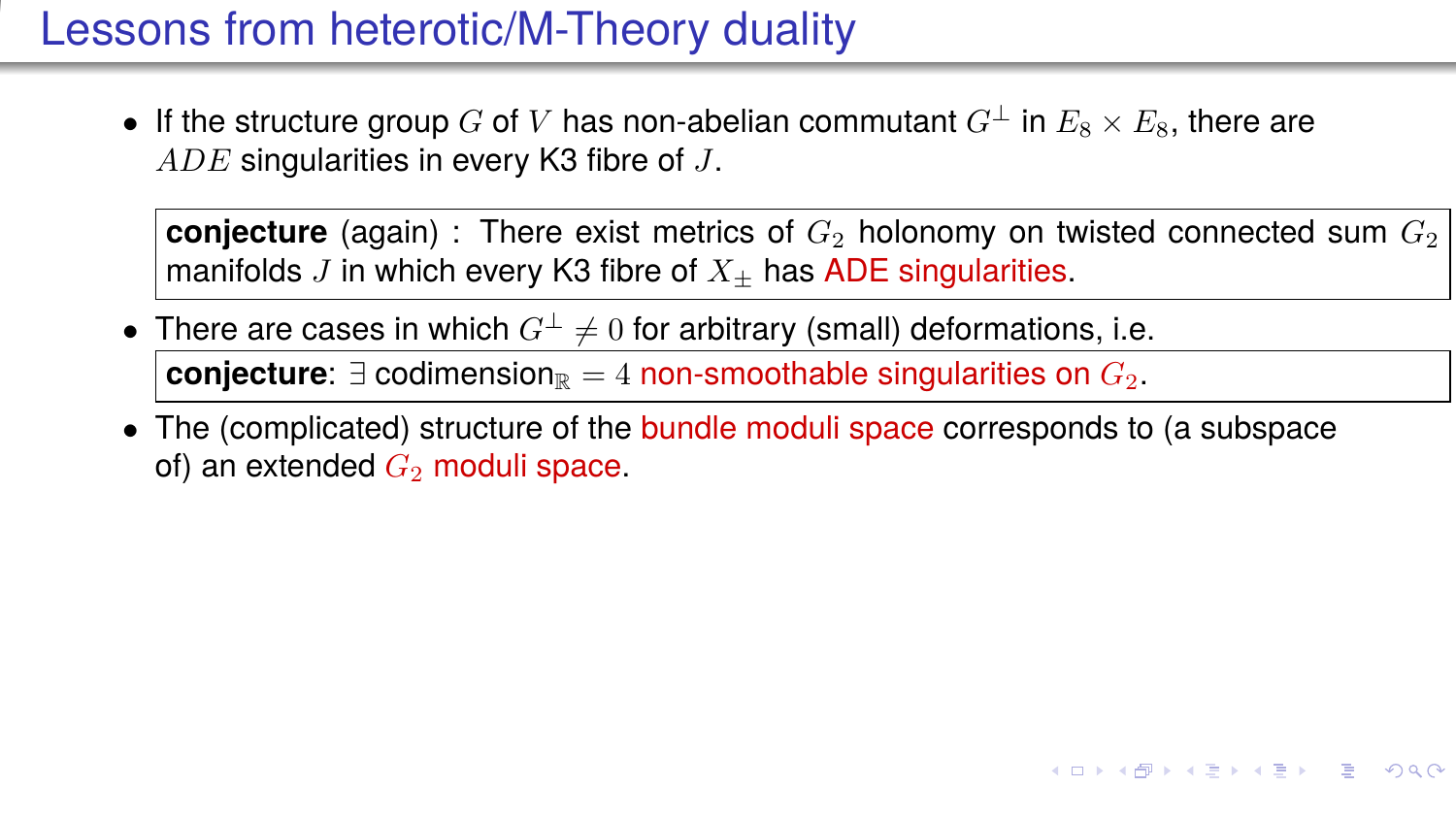• If the structure group G of V has non-abelian commutant  $G^{\perp}$  in  $E_8 \times E_8$ , there are ADE singularities in every K3 fibre of J.

**conjecture** (again) : There exist metrics of  $G<sub>2</sub>$  holonomy on twisted connected sum  $G<sub>2</sub>$ manifolds J in which every K3 fibre of  $X_{+}$  has ADE singularities.

- There are cases in which  $G^{\perp} \neq 0$  for arbitrary (small) deformations, i.e. **conjecture**:  $∃$  codimension<sub>R</sub> = 4 non-smoothable singularities on  $G_2$ .
- The (complicated) structure of the bundle moduli space corresponds to (a subspace of) an extended  $G_2$  moduli space.
- **Question:** There are quantum corrections ∼ couting curves on X on heterotic side which sum to a  $E_8 \Theta$ -function [Donagi,Grassi,Witten] ... what do these become on J? Do they count something interesting (such as associatives) there ? What is the relation to recent work of [Joyce] ?